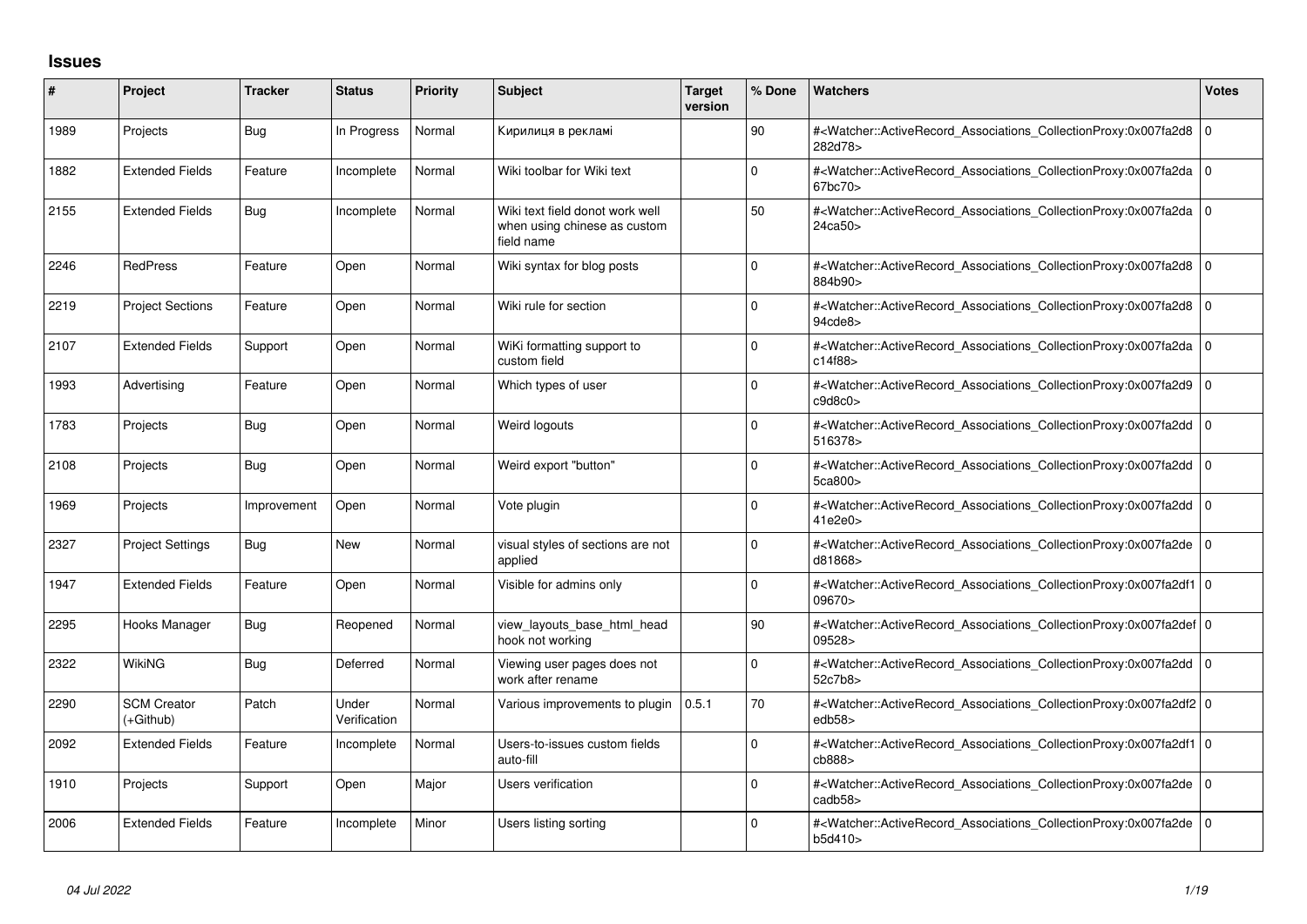| ∦    | Project                | <b>Tracker</b> | <b>Status</b>         | <b>Priority</b> | <b>Subject</b>                                                                              | <b>Target</b><br>version | % Done       | <b>Watchers</b>                                                                                                                                                                | <b>Votes</b> |
|------|------------------------|----------------|-----------------------|-----------------|---------------------------------------------------------------------------------------------|--------------------------|--------------|--------------------------------------------------------------------------------------------------------------------------------------------------------------------------------|--------------|
| 2321 | RedPress               | <b>Bug</b>     | Open                  | Normal          | Users are still able to register in<br><b>WordPress</b>                                     |                          | 0            | # <watcher::activerecord_associations_collectionproxy:0x007fa2de 0<br=""  ="">3c4410</watcher::activerecord_associations_collectionproxy:0x007fa2de>                           |              |
| 2117 | <b>Extended Fields</b> | Feature        | Open                  | Normal          | User list filter                                                                            |                          | 0            | # <watcher::activerecord_associations_collectionproxy:0x007fa2dd 0<br="">e288d0&gt;</watcher::activerecord_associations_collectionproxy:0x007fa2dd>                            |              |
| 2422 | Subscription           | <b>Bug</b>     | New                   | Normal          | User is not removed from<br>project_subscribers table when<br>user is deleted from Redmine. |                          | $\Omega$     | # <watcher::activerecord_associations_collectionproxy:0x007fa2dd 0<br="">adad90&gt;</watcher::activerecord_associations_collectionproxy:0x007fa2dd>                            |              |
| 1609 | Orangutan::Redmin<br>е | Improvement    | Open                  | Normal          | Use text similarity score when<br>suggesting renaming or<br>replacing                       | 1.07                     | 0            | # <watcher::activerecord_associations_collectionproxy:0x007fa2dd 0<br="">78d598&gt;</watcher::activerecord_associations_collectionproxy:0x007fa2dd>                            |              |
| 2435 | <b>WikiNG</b>          | Support        | Open                  | Normal          | Update Red-Andy styles                                                                      |                          | 0            | # <watcher::activerecord_associations_collectionproxy:0x007fa2dd 0<br="">5deb98&gt;</watcher::activerecord_associations_collectionproxy:0x007fa2dd>                            |              |
| 2309 | Meta                   | Translation    | New                   | Normal          | Update korean translation to<br>0.2.3                                                       |                          | 0            | # <watcher::activerecord_associations_collectionproxy:0x007fa2dd 0<br=""  ="">478b28&gt;</watcher::activerecord_associations_collectionproxy:0x007fa2dd>                       |              |
| 2190 | Role Shift             | <b>Bug</b>     | Incomplete            | Normal          | Unfortunately installation fails                                                            |                          | 0            | # <watcher::activerecord_associations_collectionproxy:0x007fa2dd 0<br="">26afe8&gt;</watcher::activerecord_associations_collectionproxy:0x007fa2dd>                            |              |
| 2341 | <b>Project Alias</b>   | Patch          | Under<br>Verification | Normal          | Underscore support for<br>Redmine                                                           | 0.1.1                    | 0            | # <watcher::activerecord_associations_collectionproxy:0x007fa2dd 0<br="">156120&gt;</watcher::activerecord_associations_collectionproxy:0x007fa2dd>                            |              |
| 2213 | <b>Contact Form</b>    | <b>Bug</b>     | Incomplete            | Normal          | Unable to support Chinesel                                                                  |                          | 0            | # <watcher::activerecord_associations_collectionproxy:0x007fa2dcf 0<br=""  ="">26e90&gt;</watcher::activerecord_associations_collectionproxy:0x007fa2dcf>                      |              |
| 2437 | <b>WikiNG</b>          | Feature        | Open                  | Normal          | Ultra-HD-ready graphics                                                                     |                          | $\mathbf 0$  | # <watcher::activerecord_associations_collectionproxy:0x007fa2dc 0<br="">ccebc0</watcher::activerecord_associations_collectionproxy:0x007fa2dc>                                |              |
| 2085 | WikiNG                 | Feature        | Open                  | Normal          | <b>Twitter status</b>                                                                       |                          | $\mathbf 0$  | # <watcher::activerecord_associations_collectionproxy:0x0055ce9c 0<br="">07be38&gt;</watcher::activerecord_associations_collectionproxy:0x0055ce9c>                            |              |
| 1893 | Orangutan              | Enhancement    | Open                  | Minor           | Twitter monkey                                                                              |                          | 0            | # <watcher::activerecord_associations_collectionproxy:0x0055ce9b 0<br="">e4fba0&gt;</watcher::activerecord_associations_collectionproxy:0x0055ce9b>                            |              |
| 2080 | Projects               | Enhancement    | New                   | Normal          | Turkish translation                                                                         |                          | 0            | # <watcher::activerecord_associations_collectionproxy:0x0055ce9b 0<br=""  ="">c18a80&gt;</watcher::activerecord_associations_collectionproxy:0x0055ce9b>                       |              |
| 1796 | Projects               | Feature        | Open                  | Normal          | <b>Translations helper</b>                                                                  |                          | 0            | # <watcher::activerecord_associations_collectionproxy:0x0055ce98 0<br="">ba5ab0&gt;</watcher::activerecord_associations_collectionproxy:0x0055ce98>                            |              |
| 994  | Orangutan              | Enhancement    | Open                  | Minor           | Topics or response modes                                                                    | 2.00                     | 0            | # <watcher::activerecord_associations_collectionproxy:0x0055ce98 0<br="">4b6768&gt;</watcher::activerecord_associations_collectionproxy:0x0055ce98>                            |              |
| 2426 | CD-Index               | Feature        | Incomplete            | Normal          | Tool to modify data (cdmodify?)                                                             |                          | 0            | # <watcher::activerecord_associations_collectionproxy:0x0055ce99 0<br="">2eaff0&gt;</watcher::activerecord_associations_collectionproxy:0x0055ce99>                            |              |
| 1915 | Red-Andy               | Feature        | Incomplete            | Normal          | TOC items box should move as<br>we click on the item                                        |                          | $\mathbf 0$  | # <watcher::activerecord_associations_collectionproxy:0x0055ce99 0<br="">06d070&gt;</watcher::activerecord_associations_collectionproxy:0x0055ce99>                            |              |
| 892  | Orangutan              | Feature        | Open                  | Minor           | Tip of the day / Did you know<br>that?                                                      |                          | $\mathbf{0}$ | # <watcher::activerecord_associations_collectionproxy:0x0055ce98 0<br=""  ="">9ea8d8&gt;</watcher::activerecord_associations_collectionproxy:0x0055ce98>                       |              |
| 1799 | Projects               | <b>Bug</b>     | Open                  | Normal          | Thumbnail overflows issues on<br>overview page                                              |                          | 0            | # <watcher::activerecord_associations_collectionproxy:0x0055ce98 0<br=""  =""><math>6</math>bdf<math>20</math></watcher::activerecord_associations_collectionproxy:0x0055ce98> |              |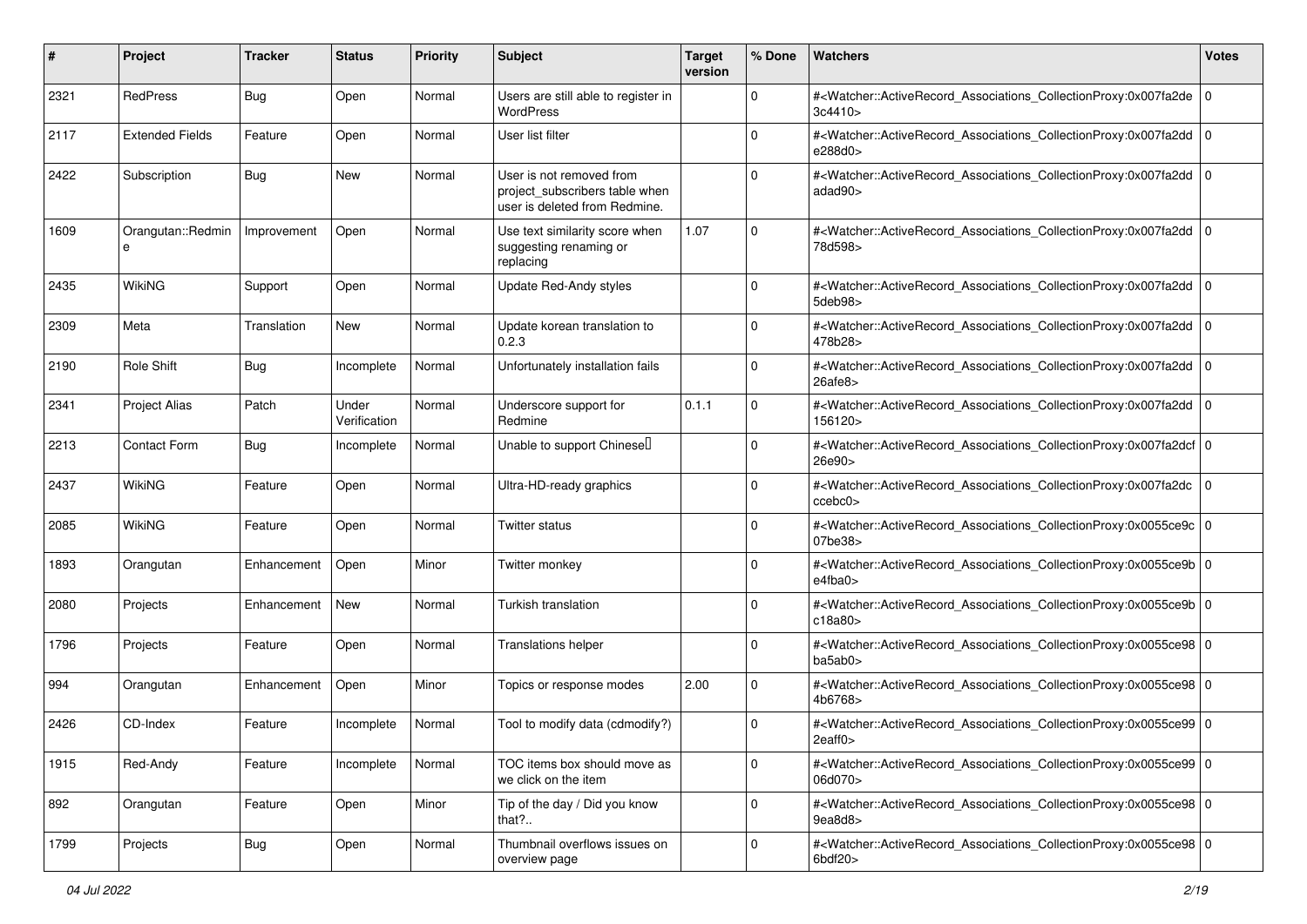| #        | <b>Project</b>                    | <b>Tracker</b> | <b>Status</b>         | <b>Priority</b> | <b>Subject</b>                                             | <b>Target</b><br>version | % Done          | <b>Watchers</b>                                                                                                                                           | <b>Votes</b> |
|----------|-----------------------------------|----------------|-----------------------|-----------------|------------------------------------------------------------|--------------------------|-----------------|-----------------------------------------------------------------------------------------------------------------------------------------------------------|--------------|
| 2298     | RedWord                           | Support        | In Progress           | Normal          | Theme review by WordPress<br>reviewers                     |                          | 10 <sup>1</sup> | # <watcher::activerecord 0<br="" associations="" collectionproxy:0x0055ce98="">59f378&gt;</watcher::activerecord>                                         |              |
| 2421     | <b>SCM Creator</b><br>(+Github)   | <b>Bug</b>     | New                   | Normal          | The access to Git is based on<br>projects identifier.      |                          | $\Omega$        | # <watcher::activerecord 0<br="" associations="" collectionproxy:0x0055ce96=""  ="">e70d00&gt;</watcher::activerecord>                                    |              |
| 2250     | WikiNG                            | Support        | Open                  | Normal          | Textilizable fix in Redmine                                |                          | $\Omega$        | # <watcher::activerecord_associations_collectionproxy:0x007fa2d9<br>e780a0&gt;</watcher::activerecord_associations_collectionproxy:0x007fa2d9<br>         | $\Omega$     |
| 1602     | Orangutan::Redmin<br>$\mathbf{a}$ | Improvement    | Open                  | Major           | Textile support                                            | 1.07                     | $\Omega$        | # <watcher::activerecord_associations_collectionproxy:0x007fa2d9 0<br="">365938&gt;</watcher::activerecord_associations_collectionproxy:0x007fa2d9>       |              |
| 1867     | Projects                          | Feature        | Incomplete            | Minor           | Textile draft                                              |                          | $\Omega$        | # <watcher::activerecord_associations_collectionproxy:0x007fa2dfd 0<br=""  ="">8aa70&gt;</watcher::activerecord_associations_collectionproxy:0x007fa2dfd> |              |
| 2439     | Red-Andy                          | Support        | In Progress           | Normal          | Text color in add menu (+) is<br>too dark                  | 1.10                     | 90              | # <watcher::activerecord_associations_collectionproxy:0x007fa2da 0<br=""  ="">98ed40&gt;</watcher::activerecord_associations_collectionproxy:0x007fa2da>  |              |
| 1948     | Projects                          | Feature        | Open                  | Minor           | Testimonials / Used by                                     |                          | $\Omega$        | # <watcher::activerecord 0<br="" associations="" collectionproxy:0x007fa2dfe=""  ="">abb48</watcher::activerecord>                                        |              |
| 1682     | Orangutan                         | Improvement    | Open                  | Normal          | Take into account if time<br>tracking module is enabled    | 1.06                     | $\Omega$        | # <watcher::activerecord_associations_collectionproxy:0x007fa2d8 0<br=""  ="">8a8018&gt;</watcher::activerecord_associations_collectionproxy:0x007fa2d8>  |              |
| 2427     | CD-Index                          | Feature        | Incomplete            | Normal          | Tags                                                       |                          | $\Omega$        | # <watcher::activerecord associations="" collectionproxy:0x007fa2d9<br="">b8ac80</watcher::activerecord>                                                  | $\Omega$     |
| 605      | Orangutan                         | Feature        | Open                  | Minor           | SVN monkey                                                 |                          | $\Omega$        | # <watcher::activerecord associations="" collectionproxy:0x007fa2d9<br="">d83c30&gt;</watcher::activerecord>                                              |              |
| ISSUE-17 | <b>ISSUE-id</b>                   | Bug            | Under<br>Verification | Major           | SVN integration: Commit with<br>new issue-id does not work | 0.0.3                    | 50              | # <watcher::activerecord_associations_collectionproxy:0x007fa2da 0<br=""  ="">64fc38&gt;</watcher::activerecord_associations_collectionproxy:0x007fa2da>  |              |
| 984      | Orangutan                         | Feature        | Open                  | Minor           | Survey context                                             |                          | $\Omega$        | # <watcher::activerecord associations="" collectionproxy:0x007fa2d9=""  <br="">7c8f20&gt;</watcher::activerecord>                                         | $\mathbf 0$  |
| 2446     | <b>SCM Creator</b><br>(+Github)   | Patch          | New                   | Normal          | Supports redmine 3.4                                       |                          | $\Omega$        | # <watcher::activerecord 0<br="" associations="" collectionproxy:0x007fa2da=""  ="">8f8250&gt;</watcher::activerecord>                                    |              |
| 1881     | <b>Extended Fields</b>            | Feature        | Open                  | Insignificant   | Support wiki toolbar for "Default<br>value"                |                          | $\Omega$        | # <watcher::activerecord_associations_collectionproxy:0x007fa2d9f 0<br=""  ="">e0028&gt;</watcher::activerecord_associations_collectionproxy:0x007fa2d9f> |              |
| 1159     | Orangutan::Redmin                 | Improvement    | Open                  | Minor           | Support using numbers for<br>project list                  |                          | $\Omega$        | # <watcher::activerecord 0<br="" associations="" collectionproxy:0x007fa2da=""  ="">8db420&gt;</watcher::activerecord>                                    |              |
| 862      | Orangutan                         | Improvement    | Open                  | Minor           | Support user first and last name 2.00<br>in requests       |                          | $\Omega$        | # <watcher::activerecord_associations_collectionproxy:0x007fa2d9  <br="">1b9bc0</watcher::activerecord_associations_collectionproxy:0x007fa2d9>           | $\mathbf 0$  |
| 1751     | Hooks Manager                     | Feature        | Incomplete            | Minor           | Support URL regexps to limit<br>pages                      |                          | $\Omega$        | # <watcher::activerecord_associations_collectionproxy:0x007fa2d9  <br="">03e7f0&gt;</watcher::activerecord_associations_collectionproxy:0x007fa2d9>       | $\Omega$     |
| 1618     | Orangutan                         | Enhancement    | Open                  | Minor           | Support subrequests in single<br>request message           | 2.00                     | $\Omega$        | # <watcher::activerecord associations="" collectionproxy:0x007fa2d9<br="">928c08&gt;</watcher::activerecord>                                              |              |
| 1622     | Orangutan::Redmin<br>e            | Improvement    | Incomplete            | Normal          | Support rest hours column                                  |                          | $\Omega$        | # <watcher::activerecord_associations_collectionproxy:0x007fa2d9f 0<br=""  ="">3daa8</watcher::activerecord_associations_collectionproxy:0x007fa2d9f>     |              |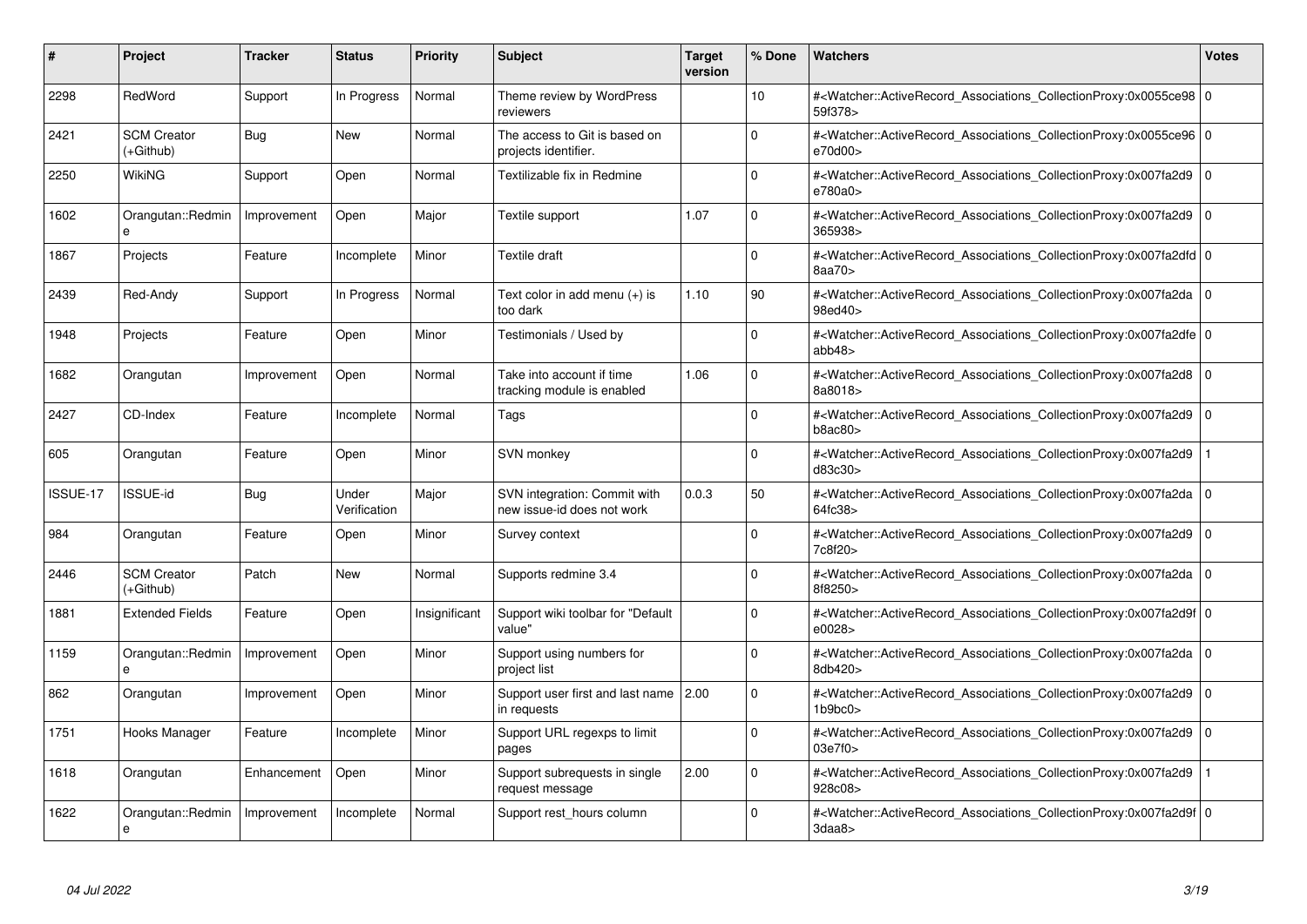| #    | Project                       | <b>Tracker</b> | <b>Status</b> | Priority | <b>Subject</b>                                                             | <b>Target</b><br>version | % Done         | <b>Watchers</b>                                                                                                                                           | <b>Votes</b>   |
|------|-------------------------------|----------------|---------------|----------|----------------------------------------------------------------------------|--------------------------|----------------|-----------------------------------------------------------------------------------------------------------------------------------------------------------|----------------|
| 2447 | <b>Extended Fields</b>        | Bug            | <b>New</b>    | Normal   | Support Redmine 4.0<br>NoMethodError: undefined<br>method `attr_protected' |                          | $\Omega$       | # <watcher::activerecord_associations_collectionproxy:0x007fa2da<br>aae630&gt;</watcher::activerecord_associations_collectionproxy:0x007fa2da<br>         | 0              |
| 1597 | Orangutan::Redmin<br>$\theta$ | Improvement    | Open          | Normal   | Support Redmine 1.1.0 "No<br>events"                                       | 1.08                     | $\Omega$       | # <watcher::activerecord_associations_collectionproxy:0x007fa2d9 0<br=""  ="">202028&gt;</watcher::activerecord_associations_collectionproxy:0x007fa2d9>  |                |
| 1784 | Hooks Manager                 | Feature        | Open          | Normal   | Support per-project Ads                                                    |                          | $\Omega$       | # <watcher::activerecord_associations_collectionproxy:0x007fa2d8<br>592180&gt;</watcher::activerecord_associations_collectionproxy:0x007fa2d8<br>         | l O            |
| 2103 | <b>Extended Fields</b>        | Feature        | Incomplete    | Minor    | Support multiple for Project                                               |                          | $\Omega$       | # <watcher::activerecord associations="" collectionproxy:0x007fa2d8<br="">acea40&gt;</watcher::activerecord>                                              | ۱o             |
| 215  | Orangutan::Redmin<br>e        | Enhancement    | Incomplete    | Minor    | Support issue subject as an<br>answer to the issue questions               |                          | $\Omega$       | # <watcher::activerecord associations="" collectionproxy:0x007fa2d9<br="">ec6070&gt;</watcher::activerecord>                                              | l O            |
| 941  | Orangutan                     | Feature        | Open          | Minor    | Support Google calendar                                                    |                          | $\mathbf 0$    | # <watcher::activerecord associations="" collectionproxy:0x007fa2d9<br="">8bb1a8</watcher::activerecord>                                                  | l o            |
| 1942 | <b>WikiNG</b>                 | Feature        | Incomplete    | Minor    | Support for target in links                                                |                          | $\Omega$       | # <watcher::activerecord_associations_collectionproxy:0x007fa2d9<br>84a4d0&gt;</watcher::activerecord_associations_collectionproxy:0x007fa2d9<br>         | ۱o             |
| 2257 | Download Button               | Patch          | <b>New</b>    | Normal   | Support for multiple downloads                                             |                          | $\Omega$       | # <watcher::activerecord_associations_collectionproxy:0x007fa2da<br>306798&gt;</watcher::activerecord_associations_collectionproxy:0x007fa2da<br>         | l o            |
| 2145 | Meta                          | Feature        | Open          | Normal   | Support Facebook publishing<br>through Graph API                           |                          | $\Omega$       | # <watcher::activerecord associations="" collectionproxy:0x007fa2d9<br="">5eb388&gt;</watcher::activerecord>                                              | ۱o             |
| 1040 | Orangutan::Redmin<br>e        | Enhancement    | Open          | Normal   | Support all Redmine notification<br>types                                  | 1.06                     | $\Omega$       | # <watcher::activerecord associations="" collectionproxy:0x007fa2d9<br="">e0e100&gt;</watcher::activerecord>                                              | ۱o             |
| 1678 | Orangutan::Redmin             | Improvement    | Open          | Normal   | Suggest changing issue when<br>default issue is closed                     | 1.07                     | $\Omega$       | # <watcher::activerecord_associations_collectionproxy:0x007fa2da<br>7ec320&gt;</watcher::activerecord_associations_collectionproxy:0x007fa2da<br>         | l o            |
| 2324 | <b>Contact Form</b>           | <b>Bug</b>     | <b>New</b>    | Normal   | Submitter information missing<br>on email.                                 |                          | $\Omega$       | # <watcher::activerecord associations="" collectionproxy:0x007fa2da<br="">c02770&gt;</watcher::activerecord>                                              | $\overline{0}$ |
| 910  | Orangutan                     | Enhancement    | Open          | Minor    | Subjects or make Orangutan<br>remember issue id, project etc               | 2.00                     | 0              | # <watcher::activerecord_associations_collectionproxy:0x007fa2dd<br>38e960&gt;</watcher::activerecord_associations_collectionproxy:0x007fa2dd<br>         | l O            |
| 1725 | Red-Andy                      | Feature        | Deferred      | Normal   | Stick footer to the bottom of a<br>page                                    |                          | 50             | # <watcher::activerecord_associations_collectionproxy:0x007fa2d9<br>665f98&gt;</watcher::activerecord_associations_collectionproxy:0x007fa2d9<br>         |                |
| 230  | Orangutan::Redmin<br>e        | Feature        | Open          | Minor    | Starting task/time entry and new<br>issue at the same time                 |                          | $\overline{0}$ | # <watcher::activerecord_associations_collectionproxy:0x007fa2dfd 3<br=""  ="">caee0&gt;</watcher::activerecord_associations_collectionproxy:0x007fa2dfd> |                |
| 1352 | Orangutan::Redmin<br>e        | Feature        | Open          | Minor    | Start date changing                                                        | 1.07                     | $\mathbf 0$    | # <watcher::activerecord_associations_collectionproxy:0x007fa2d9f 0<br=""  ="">0dd80&gt;</watcher::activerecord_associations_collectionproxy:0x007fa2d9f> |                |
| 2416 | Projects                      | Feature        | <b>New</b>    | Normal   | Starred issues                                                             |                          | $\Omega$       | # <watcher::activerecord_associations_collectionproxy:0x007fa2d8<br>9f0790&gt;</watcher::activerecord_associations_collectionproxy:0x007fa2d8<br>         | l O            |
| 192  | Orangutan                     | Improvement    | Open          | Major    | SQL optimization                                                           | 1.07                     | $\Omega$       | # <watcher::activerecord associations="" collectionproxy:0x007fa2d8<br="">0e7900&gt;</watcher::activerecord>                                              | 0 I            |
| 2266 | Hooks Manager                 | Translation    | Incomplete    | Normal   | Spanish translation                                                        |                          | 20             | # <watcher::activerecord_associations_collectionproxy:0x007fa2da<br>706de8&gt;</watcher::activerecord_associations_collectionproxy:0x007fa2da<br>         | l o            |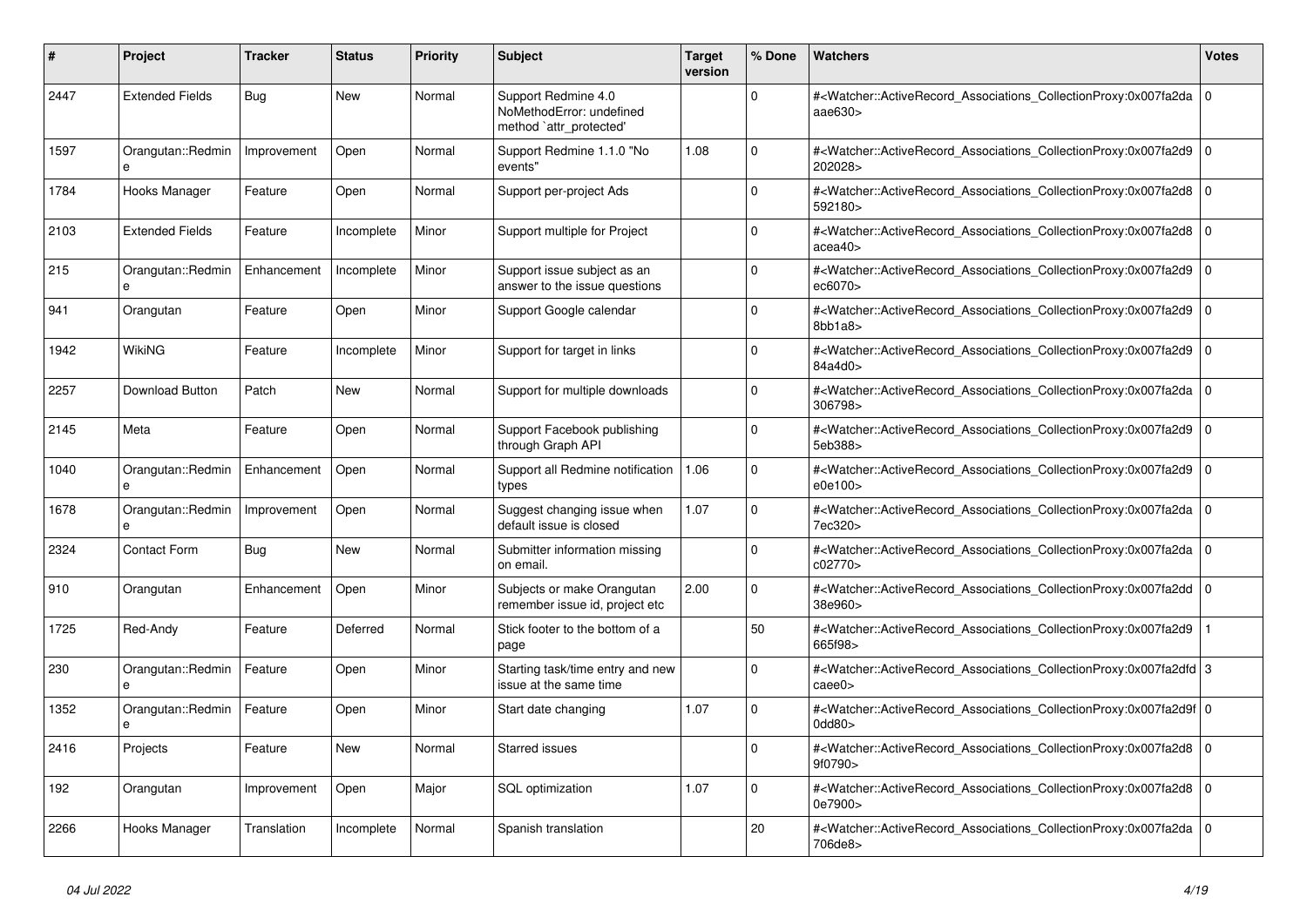| #    | Project                           | <b>Tracker</b> | <b>Status</b>         | <b>Priority</b> | <b>Subject</b>                                                                     | <b>Target</b><br>version | % Done              | Watchers                                                                                                                                                          | <b>Votes</b> |
|------|-----------------------------------|----------------|-----------------------|-----------------|------------------------------------------------------------------------------------|--------------------------|---------------------|-------------------------------------------------------------------------------------------------------------------------------------------------------------------|--------------|
| 2237 | <b>Contact Form</b>               | Bug            | Open                  | Normal          | Spam protection (looks like<br>$0.1.0$ is spam prone)                              |                          | $\mathbf 0$         | # <watcher::activerecord_associations_collectionproxy:0x007fa2da 0<br="">4a8178&gt;</watcher::activerecord_associations_collectionproxy:0x007fa2da>               |              |
| 2021 | Projects                          | Improvement    | Incomplete            | Major           | Spam protect                                                                       |                          | $\Omega$            | # <watcher::activerecord_associations_collectionproxy:0x007fa2d8 0<br=""  ="">b28428&gt;</watcher::activerecord_associations_collectionproxy:0x007fa2d8>          |              |
| 1747 | Projects                          | Feature        | Open                  | Major           | Some kind of site usage plugin                                                     |                          | $\Omega$            | # <watcher::activerecord_associations_collectionproxy:0x007fa2d9 0<br="">263968&gt;</watcher::activerecord_associations_collectionproxy:0x007fa2d9>               |              |
| 1907 | WikiNG                            | Feature        | Incomplete            | Minor           | Social links                                                                       |                          | $\Omega$            | # <watcher::activerecord_associations_collectionproxy:0x007fa2d8<br>d170b8&gt;</watcher::activerecord_associations_collectionproxy:0x007fa2d8<br>                 |              |
| 2026 | <b>Extended Fields</b>            | Feature        | Open                  | Normal          | Sizing defaults for custom fields                                                  |                          | $\mathbf 0$         | # <watcher::activerecord_associations_collectionproxy:0x007fa2d9 0<br=""  ="">e08db8</watcher::activerecord_associations_collectionproxy:0x007fa2d9>              |              |
| 1981 | Subscription                      | Feature        | Open                  | Normal          | Site-wide notifications                                                            |                          | $\Omega$            | # <watcher::activerecord_associations_collectionproxy:0x007fa2def 1<br=""  ="">69bf8</watcher::activerecord_associations_collectionproxy:0x007fa2def>             |              |
| 1956 | <b>Extended Fields</b>            | Feature        | Incomplete            | Minor           | SIP link                                                                           |                          | $\Omega$            | # <watcher::activerecord_associations_collectionproxy:0x007fa2dd 0<br="">362fb8&gt;</watcher::activerecord_associations_collectionproxy:0x007fa2dd>               |              |
| 1900 | WikiNG                            | Feature        | Incomplete            | Minor           | Singe bracket smiley                                                               |                          | $\mathbf 0$         | # <watcher::activerecord_associations_collectionproxy:0x007fa2de 0<br="">e25440&gt;</watcher::activerecord_associations_collectionproxy:0x007fa2de>               |              |
| 2363 | Sidebar Content                   | Patch          | Under<br>Verification | Normal          | Sidebar Redmine 3.0.0                                                              | 0.2.0                    | $\mathbf 0$         | # <watcher::activerecord_associations_collectionproxy:0x007fa2de 0<br="">e6c5c0</watcher::activerecord_associations_collectionproxy:0x007fa2de>                   |              |
| 2109 | Sidebar Content                   | Feature        | Open                  | Normal          | Sidebar for global pages, which<br>do not have one                                 | 0.2.0                    | $\mathbf 0$         | # <watcher::activerecord_associations_collectionproxy:0x007fa2df1 0<br=""  ="">2e380&gt;</watcher::activerecord_associations_collectionproxy:0x007fa2df1>         |              |
| 2210 | Hooks Manager                     | Feature        | Open                  | Normal          | Sidebar access from other<br>hooks                                                 |                          | $\Omega$            | # <watcher::activerecord_associations_collectionproxy:0x007fa2def 0<br=""  ="">076d8&gt;</watcher::activerecord_associations_collectionproxy:0x007fa2def>         |              |
| 2243 | RedWord                           | Improvement    | New                   | Normal          | Show unapproved comments<br>for admins                                             |                          | $\mathbf 0$         | # <watcher::activerecord_associations_collectionproxy:0x007fa2dd 0<br="">5942f0&gt;</watcher::activerecord_associations_collectionproxy:0x007fa2dd>               |              |
| 1842 | <b>Author Box</b>                 | Feature        | Open                  | Normal          | Show multiple/all roles                                                            | 1.0.0                    | $\Omega$            | # <watcher::activerecord_associations_collectionproxy:0x007fa2df3 0<br="">1e2d0</watcher::activerecord_associations_collectionproxy:0x007fa2df3>                  |              |
| 2157 | Projects                          | Feature        | Open                  | Normal          | Short activity messages                                                            |                          | $\Omega$            | # <watcher::activerecord_associations_collectionproxy:0x007fa2df2 0<br="">084e0&gt;</watcher::activerecord_associations_collectionproxy:0x007fa2df2>              |              |
| 2053 | <b>SCM Creator</b><br>$(+Github)$ | Feature        | Open                  | Normal          | Set repository path according to<br>identifier when using multiple<br>repositories |                          | $\mathbf 0$         | # <watcher::activerecord_associations_collectionproxy:0x007fa2de<br>d0be10&gt;</watcher::activerecord_associations_collectionproxy:0x007fa2de<br>                 |              |
| 1075 | Orangutan                         | Enhancement    | In Progress           | Minor           | Separate Orangutan core<br>(reusable bot code) from<br>Redmine code                | 2.00                     | $\Omega$            | # <watcher::activerecord_associations_collectionproxy:0x007fa2de 0<br="">b325d0&gt;</watcher::activerecord_associations_collectionproxy:0x007fa2de>               |              |
| 1722 | CD-Index                          | Feature        | Open                  | Major           | Separate common code into<br>library                                               |                          | 0                   | # <watcher::activerecord_associations_collectionproxy:0x007fa2de 0<br=""  ="">199d70&gt;</watcher::activerecord_associations_collectionproxy:0x007fa2de>          |              |
| 2259 | <b>Contact Form</b>               | Feature        | Incomplete            | Normal          | Sender name in a message                                                           |                          | $\mathsf{O}\xspace$ | # <watcher::activerecord_associations_collectionproxy:0x007fa2dd 0<br="">d24920&gt;</watcher::activerecord_associations_collectionproxy:0x007fa2dd>               |              |
| 1729 | CD-Index                          | Bug            | Incomplete            | Normal          | Segfault in libarchive when<br>working with large ISO                              |                          | $\mathbf 0$         | # <watcher::activerecord_associations_collectionproxy:0x007fa2dd 0<br=""  ="">a16<math>c10</math></watcher::activerecord_associations_collectionproxy:0x007fa2dd> |              |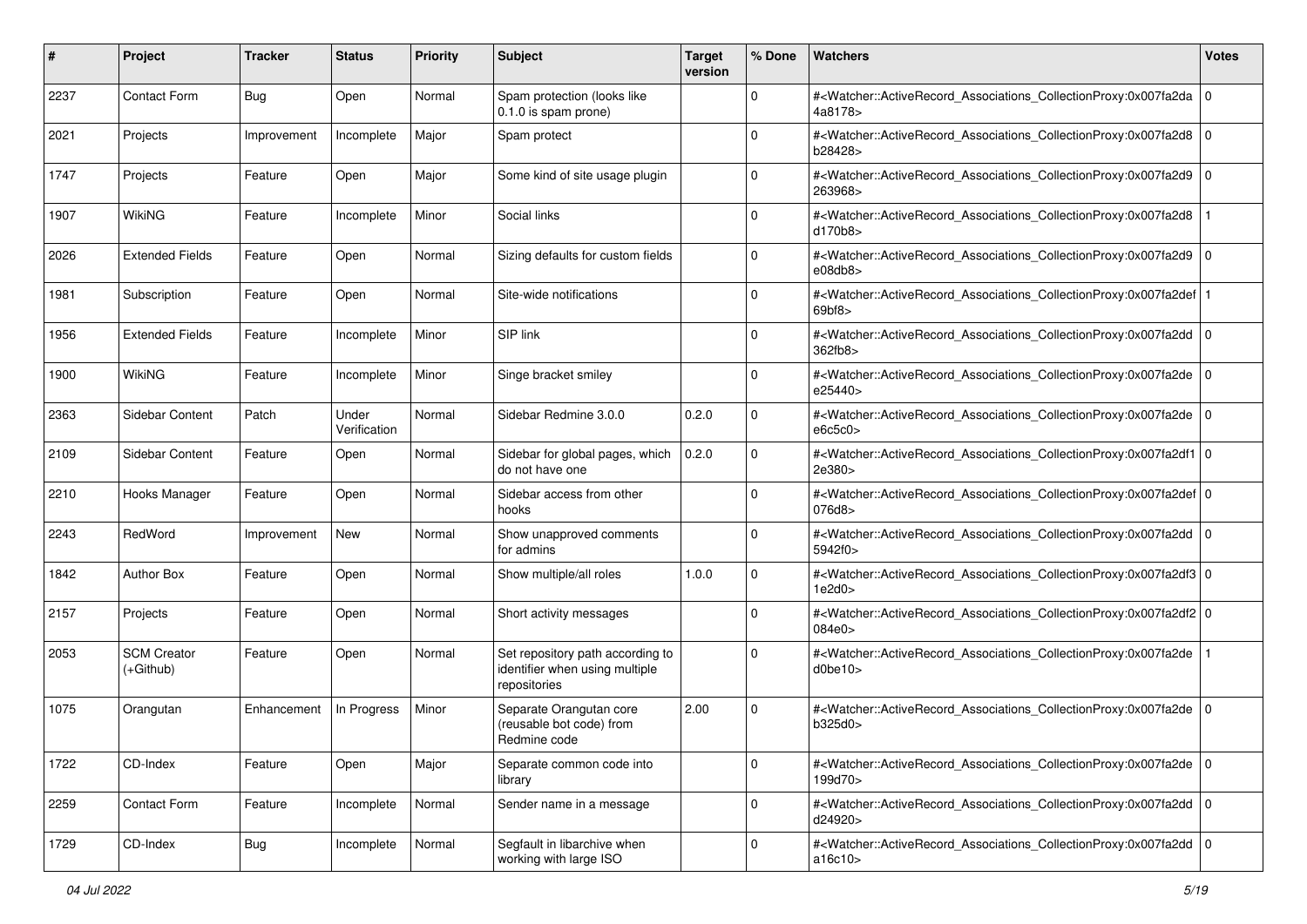| #               | <b>Project</b>                    | <b>Tracker</b> | <b>Status</b> | <b>Priority</b> | <b>Subject</b>                                                            | <b>Target</b><br>version | % Done      | <b>Watchers</b>                                                                                                                                                     | <b>Votes</b>   |
|-----------------|-----------------------------------|----------------|---------------|-----------------|---------------------------------------------------------------------------|--------------------------|-------------|---------------------------------------------------------------------------------------------------------------------------------------------------------------------|----------------|
| 2401            | <b>Project Sections</b>           | Improvement    | Open          | Normal          | Section support for Extended<br><b>Fields</b>                             |                          | $\Omega$    | # <watcher::activerecord associations="" collectionproxy:0x007fa2dd<br="">725880&gt;</watcher::activerecord>                                                        | l o            |
| ISSUE-15        | <b>ISSUE-id</b>                   | Omission       | Open          | Normal          | Searching #ISSUE-id                                                       |                          | $\Omega$    | # <watcher::activerecord 0<br="" associations="" collectionproxy:0x007fa2dd=""  ="">598080&gt;</watcher::activerecord>                                              |                |
| <b>ISSUE-16</b> | <b>ISSUE-id</b>                   | Omission       | Open          | Normal          | Search by new issue-id does<br>not work                                   | 0.0.3                    | $\Omega$    | # <watcher::activerecord_associations_collectionproxy:0x007fa2dd 0<br="">3c7a08</watcher::activerecord_associations_collectionproxy:0x007fa2dd>                     |                |
| 2438            | WikiNG                            | Feature        | Open          | Normal          | Screen text                                                               | 1.1.1                    | $\Omega$    | # <watcher::activerecord associations="" collectionproxy:0x007fa2dd<br="">20c4c0&gt;</watcher::activerecord>                                                        | $\Omega$       |
| 1905            | Orangutan                         | Feature        | Open          | Normal          | <b>SCM</b> monkey                                                         |                          | $\mathbf 0$ | # <watcher::activerecord_associations_collectionproxy:0x007fa2dd 0<br=""  ="">102458&gt;</watcher::activerecord_associations_collectionproxy:0x007fa2dd>            |                |
| 1921            | Orangutan                         | Enhancement    | Open          | Minor           | <b>RSS monkey</b>                                                         |                          | $\Omega$    | # <watcher::activerecord 0<br="" associations="" collectionproxy:0x007fa2dcf=""  ="">07428&gt;</watcher::activerecord>                                              |                |
| 1790            | Projects                          | Feature        | Open          | Normal          | Rotate logs                                                               |                          | $\Omega$    | # <watcher::activerecord_associations_collectionproxy:0x007fa2dc<br>cb9ea0&gt;</watcher::activerecord_associations_collectionproxy:0x007fa2dc<br>                   | $\Omega$       |
| 1577            | Orangutan                         | Feature        | Open          | Minor           | Roster suggestions                                                        |                          | $\Omega$    | # <watcher::activerecord_associations_collectionproxy:0x0055ce9c 0<br=""  ="">06b218&gt;</watcher::activerecord_associations_collectionproxy:0x0055ce9c>            |                |
| 974             | Orangutan                         | Enhancement    | Open          | Minor           | Rich text/formatting support                                              | 2.00                     | $\mathbf 0$ | # <watcher::activerecord 3<br="" associations="" collectionproxy:0x0055ce9b="">e201c0&gt;</watcher::activerecord>                                                   |                |
| 2371            | Meta                              | Feature        | Open          | Normal          | Rich snippets for Wiki                                                    |                          | $\Omega$    | # <watcher::activerecord_associations_collectionproxy:0x0055ce98 0<br=""  ="">cade30<sub>&gt;</sub></watcher::activerecord_associations_collectionproxy:0x0055ce98> |                |
| 2369            | Meta                              | Feature        | Open          | Normal          | Rich snippets for software apps                                           |                          | $\Omega$    | # <watcher::activerecord_associations_collectionproxy:0x0055ce98 0<br=""  ="">b39ba8</watcher::activerecord_associations_collectionproxy:0x0055ce98>                |                |
| 2370            | Meta                              | Feature        | Open          | Normal          | Rich snippets for news                                                    |                          | $\Omega$    | # <watcher::activerecord_associations_collectionproxy:0x0055ce98 0<br=""  ="">6adc60&gt;</watcher::activerecord_associations_collectionproxy:0x0055ce98>            |                |
| 1888            | Orangutan::Redmin<br>e            | Feature        | Open          | Normal          | Reuse past tasks                                                          |                          | $\Omega$    | # <watcher::activerecord_associations_collectionproxy:0x0055ce99 0<br=""  ="">285718&gt;</watcher::activerecord_associations_collectionproxy:0x0055ce99>            |                |
| 1029            | Orangutan::Redmin<br>e            | Improvement    | Open          | Minor           | Respect user's Redmine<br>notifications settings                          | 1.06                     | $\Omega$    | # <watcher::activerecord 0<br="" associations="" collectionproxy:0x0055ce98=""  ="">f046e8</watcher::activerecord>                                                  |                |
| 2013            | Role Shift                        | Feature        | Incomplete    | Minor           | Resource shifts                                                           |                          | $\Omega$    | # <watcher::activerecord_associations_collectionproxy:0x0055ce98 0<br=""  ="">9a1548&gt;</watcher::activerecord_associations_collectionproxy:0x0055ce98>            |                |
| 2356            | <b>SCM Creator</b><br>$(+Github)$ | Bug            | New           | Normal          | Repositories not removed from<br>file system                              |                          | $\Omega$    | # <watcher::activerecord 0<br="" associations="" collectionproxy:0x0055ce98=""  ="">68c650&gt;</watcher::activerecord>                                              |                |
| 2389            | <b>SCM Creator</b><br>(+Github)   | Feature        | New           | Normal          | Reporter, non members and<br>anonymous have too much<br>access by default |                          | $\mathbf 0$ | # <watcher::activerecord 0<br="" associations="" collectionproxy:0x0055ce98=""  ="">4235d0&gt;</watcher::activerecord>                                              |                |
| 2373            | Red-Andy                          | Feature        | Open          | Normal          | Replacement for Georgia?                                                  |                          | $\Omega$    | # <watcher::activerecord_associations_collectionproxy:0x007fa2da 0<br=""  ="">cf0fb0&gt;</watcher::activerecord_associations_collectionproxy:0x007fa2da>            |                |
| 2160            | WikiNG                            | Improvement    | Incomplete    | Normal          | Rename {{version}} to {{hidden}}                                          |                          | $\Omega$    | # <watcher::activerecord associations="" collectionproxy:0x007fa2de<br="">dc2548&gt;</watcher::activerecord>                                                        | $\overline{0}$ |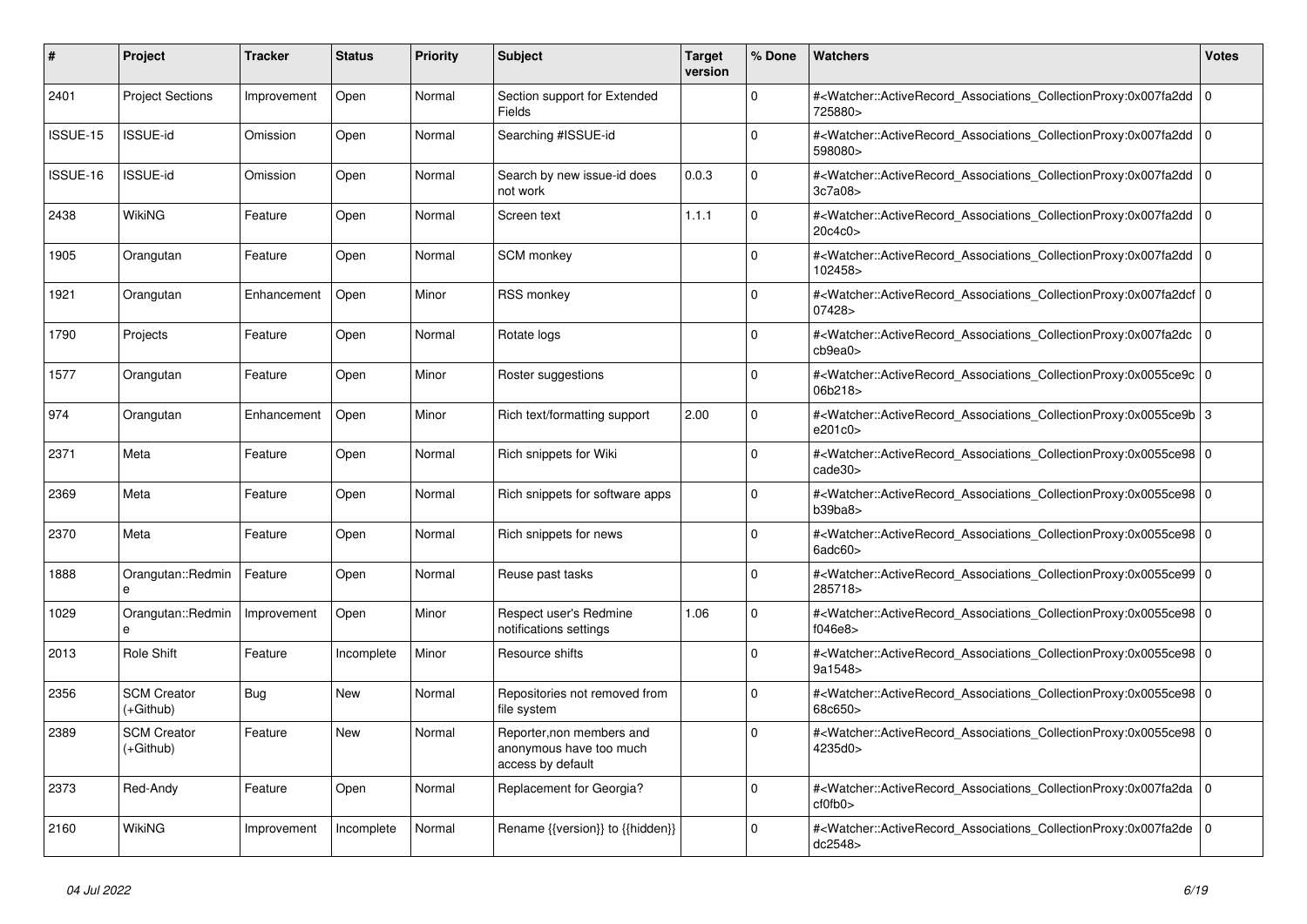| #    | Project                         | <b>Tracker</b> | <b>Status</b> | <b>Priority</b> | <b>Subject</b>                                                                           | <b>Target</b><br>version | % Done      | Watchers                                                                                                                                                                | <b>Votes</b>   |
|------|---------------------------------|----------------|---------------|-----------------|------------------------------------------------------------------------------------------|--------------------------|-------------|-------------------------------------------------------------------------------------------------------------------------------------------------------------------------|----------------|
| 128  | Orangutan                       | Feature        | Open          | Major           | Reminder, organizer and<br>scheduler                                                     | 1.06                     | $\Omega$    | # <watcher::activerecord_associations_collectionproxy:0x007fa2d8f 2<br="">ec360&gt;</watcher::activerecord_associations_collectionproxy:0x007fa2d8f>                    |                |
| 2326 | <b>SCM Creator</b><br>(+Github) | <b>Bug</b>     | Open          | Normal          | redmine_scm is incompatible<br>with redmine git hosting now?                             | 0.5.1                    | $\Omega$    | # <watcher::activerecord_associations_collectionproxy:0x007fa2da 0<br=""  ="">62b248&gt;</watcher::activerecord_associations_collectionproxy:0x007fa2da>                |                |
| 1982 | Role Shift                      | Feature        | Open          | Major           | Redmine.pm patch wanted                                                                  |                          | $\Omega$    | # <watcher::activerecord_associations_collectionproxy:0x007fa2dfe 0<br=""  ="">7cfa0</watcher::activerecord_associations_collectionproxy:0x007fa2dfe>                   |                |
| 1985 | Project Alias                   | Patch          | Deferred      | Normal          | Redmine.pm for Git supporting<br>project-aliases                                         |                          | $\Omega$    | # <watcher::activerecord associations="" collectionproxy:0x007fa2d8<br="">b8e9f8</watcher::activerecord>                                                                | l O            |
| 2384 | Hooks Manager                   | <b>Bug</b>     | In Progress   | Normal          | Redmine v3?                                                                              | 1.0.2                    | 50          | # <watcher::activerecord associations="" collectionproxy:0x007fa2da<br="">a67848&gt;</watcher::activerecord>                                                            | l O            |
| 2404 | <b>RedPress</b>                 | Bug            | Incomplete    | Normal          | Redmine now requires POST<br>for logout                                                  |                          | $\Omega$    | # <watcher::activerecord associations="" collectionproxy:0x007fa2da<br="">7bd318&gt;</watcher::activerecord>                                                            | $\overline{0}$ |
| 1616 | Orangutan::Redmin               | Enhancement    | Open          | Normal          | Redmine notification for<br>changes made in Orangutan                                    | 1.08                     | $\Omega$    | # <watcher::activerecord_associations_collectionproxy:0x007fa2d8<br>826ce8&gt;</watcher::activerecord_associations_collectionproxy:0x007fa2d8<br>                       |                |
| 2349 | <b>Extended Fields</b>          | Bug            | Open          | Critical        | Redmine Bulk edit doesn't work<br>when extended field plugin is<br>installed             | 0.2.4                    | $\Omega$    | # <watcher::activerecord associations="" collectionproxy:0x007fa2d8<br="">cd16a8</watcher::activerecord>                                                                | 0              |
| 2400 | Projects                        | Support        | New           | Normal          | Redmine < 3.x clean up                                                                   |                          | $\Omega$    | # <watcher::activerecord_associations_collectionproxy:0x007fa2da 0<br=""  ="">7c5630&gt;</watcher::activerecord_associations_collectionproxy:0x007fa2da>                |                |
| 2391 | <b>Contact Form</b>             | Support        | In Progress   | Normal          | Redmine 3.1 support?                                                                     | 0.1.2                    | 50          | # <watcher::activerecord associations="" collectionproxy:0x007fa2da<br="">314b18</watcher::activerecord>                                                                | l O            |
| 2362 | OpenID Fix                      | <b>Bug</b>     | Incomplete    | Major           | Redmine 3 Compatibilty                                                                   |                          | $\Omega$    | # <watcher::activerecord_associations_collectionproxy:0x007fa2d9<br><math>59</math>ccb<math>0</math></watcher::activerecord_associations_collectionproxy:0x007fa2d9<br> | ۱o             |
| 2131 | <b>Project Settings</b>         | Feature        | In Progress   | Normal          | Redmine 2 / Rails 3<br>compatibility                                                     |                          | 80          | # <watcher::activerecord_associations_collectionproxy:0x007fa2da<br>4619f8&gt;</watcher::activerecord_associations_collectionproxy:0x007fa2da<br>                       | l 2            |
| 1984 | Subscription                    | Feature        | Incomplete    | Minor           | Redirecting back after<br>registration/loginRedirecting<br>back after registration/login |                          | $\Omega$    | # <watcher::activerecord_associations_collectionproxy:0x007fa2da<br>040d38&gt;</watcher::activerecord_associations_collectionproxy:0x007fa2da<br>                       | 0              |
| 2247 | <b>RedPress</b>                 | Improvement    | Open          | Normal          | Redirect back after logout                                                               |                          | 0           | # <watcher::activerecord_associations_collectionproxy:0x007fa2d8<br>1d87d8&gt;</watcher::activerecord_associations_collectionproxy:0x007fa2d8<br>                       | 0              |
| 1028 | Orangutan                       | Feature        | Incomplete    | Minor           | Recognizing English text<br>accidentally entered with<br>different keyboard layout       |                          | $\mathbf 0$ | # <watcher::activerecord_associations_collectionproxy:0x007fa2d8<br>6131b8&gt;</watcher::activerecord_associations_collectionproxy:0x007fa2d8<br>                       |                |
| 2032 | Projects                        | Improvement    | Open          | Minor           | Quick way to submit Orangutan<br>omission                                                |                          | $\Omega$    | # <watcher::activerecord_associations_collectionproxy:0x007fa2d9 0<br=""  ="">a38738&gt;</watcher::activerecord_associations_collectionproxy:0x007fa2d9>                |                |
| 2442 | <b>Contact Form</b>             | Feature        | New           | Minor           | Put sender's email into From                                                             |                          | $\mathbf 0$ | # <watcher::activerecord_associations_collectionproxy:0x007fa2d9<br>98c780&gt;</watcher::activerecord_associations_collectionproxy:0x007fa2d9<br>                       | l o            |
| 1733 | CD-Index                        | Feature        | Open          | Normal          | Put more info about the media<br>into header                                             |                          | $\Omega$    | # <watcher::activerecord associations="" collectionproxy:0x007fa2d9<br="">3b4ba0&gt;</watcher::activerecord>                                                            | l O            |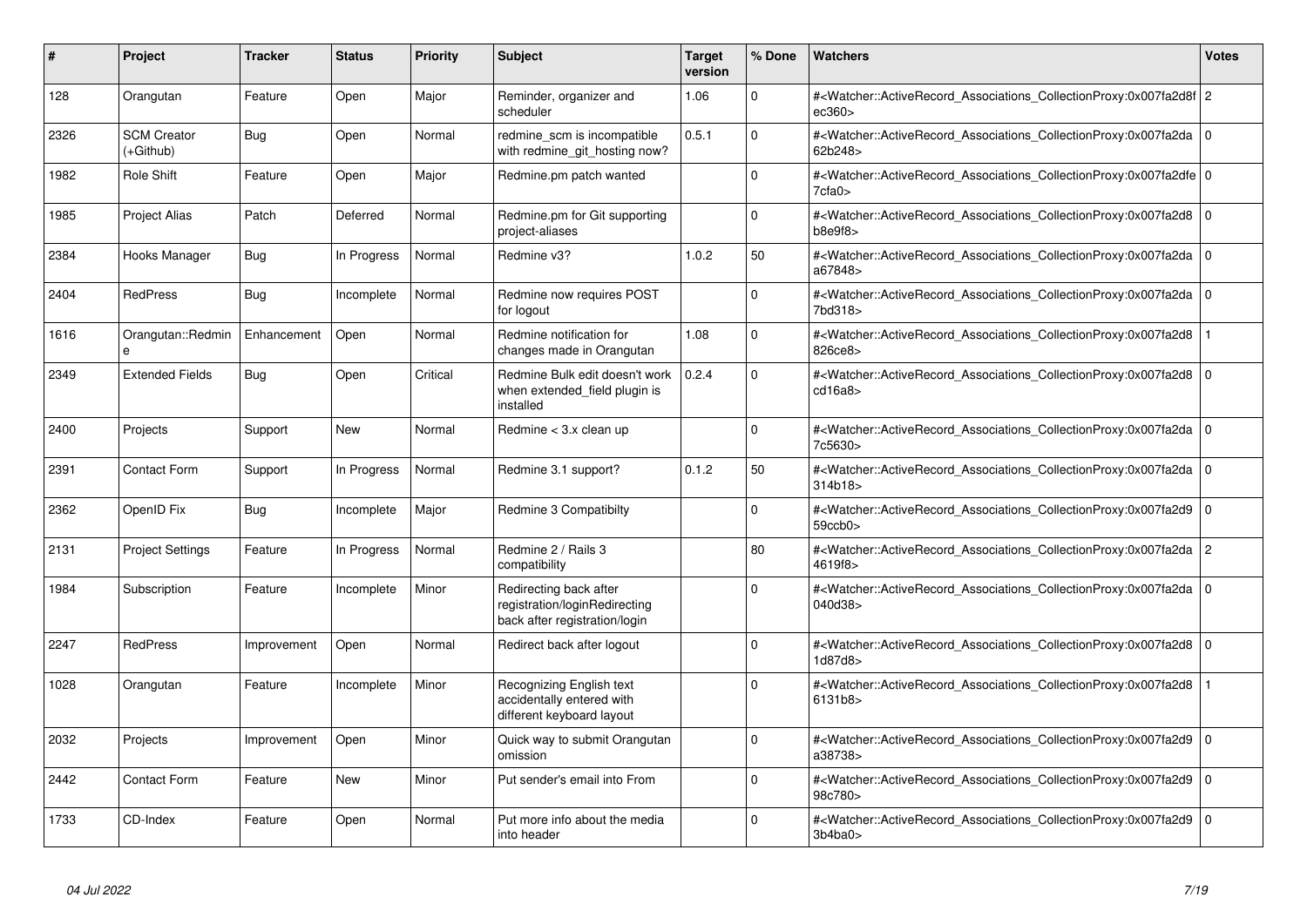| #    | Project                 | <b>Tracker</b> | <b>Status</b> | <b>Priority</b> | <b>Subject</b>                                                  | <b>Target</b><br>version | % Done   | <b>Watchers</b>                                                                                                                                           | <b>Votes</b> |
|------|-------------------------|----------------|---------------|-----------------|-----------------------------------------------------------------|--------------------------|----------|-----------------------------------------------------------------------------------------------------------------------------------------------------------|--------------|
| 2007 | <b>Extended Fields</b>  | Feature        | Incomplete    | Minor           | Projects listing sorting                                        |                          | $\Omega$ | # <watcher::activerecord_associations_collectionproxy:0x007fa2dff 0<br=""  ="">439c0&gt;</watcher::activerecord_associations_collectionproxy:0x007fa2dff> |              |
| 2220 | <b>Extended Fields</b>  | Feature        | Incomplete    | Normal          | Project specific custom fields                                  |                          | $\Omega$ | # <watcher::activerecord 0<br="" associations="" collectionproxy:0x007fa2d8=""  ="">78bf90&gt;</watcher::activerecord>                                    |              |
| 2374 | <b>Extended Fields</b>  | Feature        | Open          | Normal          | Project Selection from a specific<br>branch of the project tree |                          | $\Omega$ | # <watcher::activerecord_associations_collectionproxy:0x007fa2da<br>2b2ad0</watcher::activerecord_associations_collectionproxy:0x007fa2da<br>             | $\mathbf 0$  |
| 1996 | <b>Author Box</b>       | Feature        | Incomplete    | Minor           | Project module                                                  |                          | $\Omega$ | # <watcher::activerecord_associations_collectionproxy:0x007fa2d8 0<br=""  ="">bc91e8</watcher::activerecord_associations_collectionproxy:0x007fa2d8>      |              |
| 1997 | <b>Download Button</b>  | Feature        | Open          | Minor           | Project module                                                  |                          | $\Omega$ | # <watcher::activerecord 0<br="" associations="" collectionproxy:0x007fa2da=""  ="">116258&gt;</watcher::activerecord>                                    |              |
| 1999 | Sidebar Content         | Feature        | Incomplete    | Minor           | Project module                                                  |                          | $\Omega$ | # <watcher::activerecord associations="" collectionproxy:0x007fa2d9<br="">ad5790&gt;</watcher::activerecord>                                              | $\Omega$     |
| 2346 | <b>Project Sections</b> | Bug            | Incomplete    | Normal          | Project list shifts when there are<br>more text in sidebar      |                          | $\Omega$ | # <watcher::activerecord_associations_collectionproxy:0x007fa2d9  <br="">bfeae0</watcher::activerecord_associations_collectionproxy:0x007fa2d9>           | $\mathbf 0$  |
| 918  | Orangutan               | Improvement    | Open          | Normal          | Profiler/optimization                                           | 1.07                     | $\Omega$ | # <watcher::activerecord_associations_collectionproxy:0x007fa2da 0<br=""  ="">0dad98&gt;</watcher::activerecord_associations_collectionproxy:0x007fa2da>  |              |
| 1980 | WikiNG                  | Bug            | Open          | Normal          | Problem running plugin in<br>development mode                   |                          | $\Omega$ | # <watcher::activerecord associations="" collectionproxy:0x007fa2d8<br="">a02c88&gt;</watcher::activerecord>                                              | $-1$         |
| 1596 | Orangutan::Redmin<br>e  | Enhancement    | Open          | Minor           | PostgreSQL                                                      | 1.08                     | $\Omega$ | # <watcher::activerecord 0<br="" associations="" collectionproxy:0x007fa2da=""  ="">77a400&gt;</watcher::activerecord>                                    |              |
| 1957 | Download Button         | Feature        | Incomplete    | Normal          | Plugin configuration                                            |                          | $\Omega$ | # <watcher::activerecord_associations_collectionproxy:0x007fa2d8 0<br=""  ="">ae5880&gt;</watcher::activerecord_associations_collectionproxy:0x007fa2d8>  |              |
| 2179 | Projects                | Feature        | Incomplete    | Normal          | Pingbacks and trackbacks                                        |                          | $\Omega$ | # <watcher::activerecord_associations_collectionproxy:0x007fa2d8 0<br=""  ="">8365d0&gt;</watcher::activerecord_associations_collectionproxy:0x007fa2d8>  |              |
| 1723 | CD-Index                | Feature        | Open          | Normal          | PHP module                                                      |                          | $\Omega$ | # <watcher::activerecord 0<br="" associations="" collectionproxy:0x007fa2d8=""  ="">e32150&gt;</watcher::activerecord>                                    |              |
| 863  | Orangutan               | Feature        | Open          | Minor           | Personal TODO list                                              |                          | $\Omega$ | # <watcher::activerecord_associations_collectionproxy:0x007fa2d9<br>e2b4f8</watcher::activerecord_associations_collectionproxy:0x007fa2d9<br>             | $\mathbf 0$  |
| 2132 | Download Button         | Feature        | Open          | Normal          | Per version button                                              |                          | $\Omega$ | # <watcher::activerecord 0<br="" associations="" collectionproxy:0x007fa2d8=""  ="">a30840&gt;</watcher::activerecord>                                    |              |
| 2156 | <b>Extended Fields</b>  | Feature        | Incomplete    | Minor           | Per user values?                                                |                          | $\Omega$ | # <watcher::activerecord associations="" collectionproxy:0x007fa2d8<br="">1153c8</watcher::activerecord>                                                  | $\mathbf 0$  |
| 1845 | Advertising             | Feature        | Open          | Minor           | Per project management                                          | 0.3.0                    | $\Omega$ | # <watcher::activerecord 0<br="" associations="" collectionproxy:0x007fa2da=""  ="">705bc8&gt;</watcher::activerecord>                                    |              |
| 2005 | <b>Extended Fields</b>  | Feature        | Incomplete    | Minor           | Paging for projects listing                                     |                          | $\Omega$ | # <watcher::activerecord associations="" collectionproxy:0x007fa2da=""  <br="">4a7868&gt;</watcher::activerecord>                                         | $\mathbf 0$  |
| 1465 | Orangutan               | Enhancement    | Open          | Minor           | Pagination                                                      |                          | $\Omega$ | # <watcher::activerecord_associations_collectionproxy:0x007fa2d8 0<br=""  ="">cb10d8</watcher::activerecord_associations_collectionproxy:0x007fa2d8>      |              |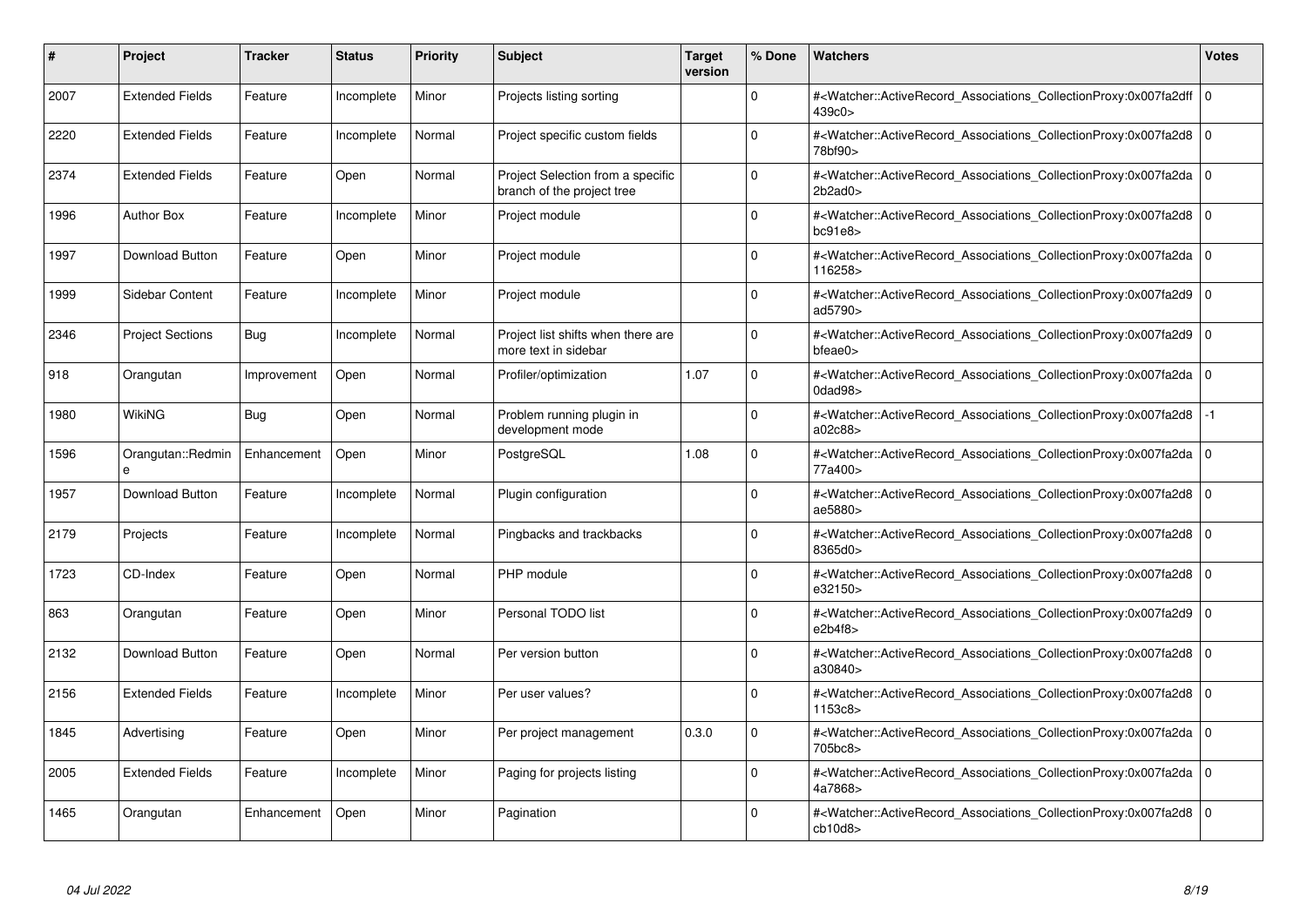| #        | Project                         | <b>Tracker</b> | <b>Status</b> | <b>Priority</b> | <b>Subject</b>                                                        | <b>Target</b><br>version | % Done      | Watchers                                                                                                                                                 | <b>Votes</b> |
|----------|---------------------------------|----------------|---------------|-----------------|-----------------------------------------------------------------------|--------------------------|-------------|----------------------------------------------------------------------------------------------------------------------------------------------------------|--------------|
| 1846     | Advertising                     | Feature        | Open          | Minor           | Page configuration                                                    | 0.3.0                    | 0           | # <watcher::activerecord_associations_collectionproxy:0x007fa2d8<br>0c5210&gt;</watcher::activerecord_associations_collectionproxy:0x007fa2d8<br>        | l O          |
| 1909     | Orangutan                       | Enhancement    | Incomplete    | Minor           | Orangutan::Kayako                                                     |                          | $\Omega$    | # <watcher::activerecord_associations_collectionproxy:0x007fa2d8<br>02d230&gt;</watcher::activerecord_associations_collectionproxy:0x007fa2d8<br>        | l O          |
| 1716     | Projects                        | Feature        | In Progress   | Normal          | Orangutan video/chat demo                                             |                          | 10          | # <watcher::activerecord_associations_collectionproxy:0x007fa2d9 0<br=""  ="">e480f8&gt;</watcher::activerecord_associations_collectionproxy:0x007fa2d9> |              |
| 1638     | Orangutan                       | Feature        | Open          | Major           | Orangutan bug reporting                                               |                          | 0           | # <watcher::activerecord_associations_collectionproxy:0x007fa2de 0<br="">d5b208&gt;</watcher::activerecord_associations_collectionproxy:0x007fa2de>      |              |
| 2170     | <b>Contact Form</b>             | Feature        | Open          | Minor           | Optional email format validation                                      |                          | $\Omega$    | # <watcher::activerecord_associations_collectionproxy:0x007fa2df4 0<br="">f8920&gt;</watcher::activerecord_associations_collectionproxy:0x007fa2df4>     |              |
| 2169     | Contact Form                    | Feature        | Incomplete    | Normal          | Option to use own name,<br>reply-to, subject and message<br>fields    |                          | $\Omega$    | # <watcher::activerecord_associations_collectionproxy:0x007fa2de 0<br=""  ="">e24810&gt;</watcher::activerecord_associations_collectionproxy:0x007fa2de> |              |
| 2424     | CD-Index                        | Feature        | <b>New</b>    | Normal          | Option to skip thumbnail(s)                                           |                          | $\Omega$    | # <watcher::activerecord_associations_collectionproxy:0x007fa2dd 0<br=""  ="">533450&gt;</watcher::activerecord_associations_collectionproxy:0x007fa2dd> |              |
| 2224     | <b>WikiNG</b>                   | Feature        | Incomplete    | Normal          | Option to disable glyphs?                                             |                          | $\Omega$    | # <watcher::activerecord_associations_collectionproxy:0x007fa2df0 0<br=""  ="">9acc0</watcher::activerecord_associations_collectionproxy:0x007fa2df0>    |              |
| 2441     | <b>Project Sections</b>         | Improvement    | Incomplete    | Minor           | Option to collapse section                                            |                          | $\mathbf 0$ | # <watcher::activerecord_associations_collectionproxy:0x007fa2def 0<br="">082b8&gt;</watcher::activerecord_associations_collectionproxy:0x007fa2def>     |              |
| 2225     | OpenID Fix                      | <b>Bug</b>     | Incomplete    | Normal          | OpenID::TypeURIMismatch                                               |                          | $\Omega$    | # <watcher::activerecord_associations_collectionproxy:0x007fa2dd 0<br=""  ="">551568&gt;</watcher::activerecord_associations_collectionproxy:0x007fa2dd> |              |
| 184      | Orangutan::Redmin<br>е          | Feature        | Open          | Minor           | Notifying about due date and<br>hours                                 | 1.07                     | 0           | # <watcher::activerecord_associations_collectionproxy:0x007fa2df2 2<br="">f5678&gt;</watcher::activerecord_associations_collectionproxy:0x007fa2df2>     |              |
| 1615     | Orangutan::Redmin<br>e          | Improvement    | Open          | Minor           | Notify assignee when new<br>watcher is added                          | 1.06                     | $\mathbf 0$ | # <watcher::activerecord_associations_collectionproxy:0x007fa2df1<br>cdd90&gt;</watcher::activerecord_associations_collectionproxy:0x007fa2df1<br>       |              |
| 1604     | Orangutan::Redmin<br>e          | Improvement    | Open          | Normal          | Notify also about other<br>important events on subscribed<br>projects | 1.06                     | $\Omega$    | # <watcher::activerecord_associations_collectionproxy:0x007fa2de 0<br=""  ="">caf9f8&gt;</watcher::activerecord_associations_collectionproxy:0x007fa2de> |              |
| 1704     | Orangutan::Redmin<br>e          | Enhancement    | Open          | Minor           | Notify about votes                                                    | 1.06                     | $\mathbf 0$ | # <watcher::activerecord_associations_collectionproxy:0x007fa2de 0<br=""  ="">aa2db8&gt;</watcher::activerecord_associations_collectionproxy:0x007fa2de> |              |
| 2323     | Contact Form                    | <b>Bug</b>     | New           | Normal          | non-english characters on Full<br>name                                |                          | $\Omega$    | # <watcher::activerecord_associations_collectionproxy:0x007fa2de<br>2a7230&gt;</watcher::activerecord_associations_collectionproxy:0x007fa2de<br>        | l O          |
| ISSUE-12 | <b>ISSUE-id</b>                 | <b>Bug</b>     | Deferred      | Major           | No route matches error for<br>journals#new                            |                          | 50          | # <watcher::activerecord_associations_collectionproxy:0x007fa2dd 0<br=""  ="">d36d50&gt;</watcher::activerecord_associations_collectionproxy:0x007fa2dd> |              |
| 2239     | <b>SCM Creator</b><br>(+Github) | Bug            | Incomplete    | Normal          | No default identifer                                                  |                          | $\mathbf 0$ | # <watcher::activerecord 0<br="" associations="" collectionproxy:0x007fa2dd="">a26bb0</watcher::activerecord>                                            |              |
| 2368     | RedWord                         | <b>Bug</b>     | Open          | Minor           | Next and prev links for<br>multi-page articles                        |                          | $\mathbf 0$ | # <watcher::activerecord_associations_collectionproxy:0x007fa2dd 0<br="">0ab798&gt;</watcher::activerecord_associations_collectionproxy:0x007fa2dd>      |              |
| 2031     | Projects                        | Improvement    | Open          | Minor           | News sidebar                                                          |                          | $\Omega$    | # <watcher::activerecord_associations_collectionproxy:0x007fa2dd 0<br=""  ="">5f6860&gt;</watcher::activerecord_associations_collectionproxy:0x007fa2dd> |              |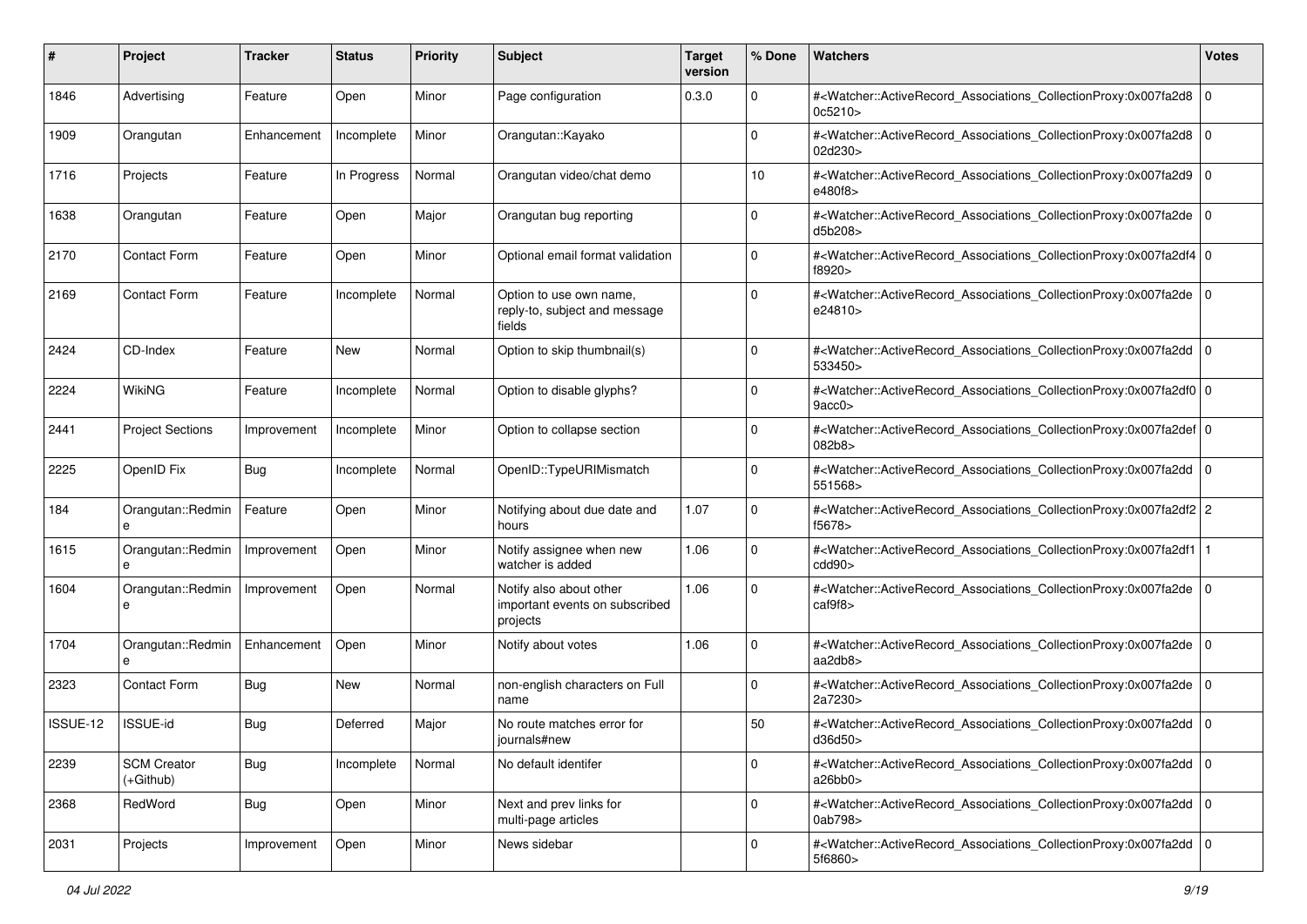| #       | Project                           | <b>Tracker</b> | <b>Status</b>         | <b>Priority</b> | <b>Subject</b>                                                             | <b>Target</b><br>version | % Done      | Watchers                                                                                                                                                 | <b>Votes</b> |
|---------|-----------------------------------|----------------|-----------------------|-----------------|----------------------------------------------------------------------------|--------------------------|-------------|----------------------------------------------------------------------------------------------------------------------------------------------------------|--------------|
| 1858    | <b>SCM Creator</b><br>$(+Github)$ | Feature        | Open                  | Normal          | New Wiki/Textile macro                                                     |                          | $\Omega$    | # <watcher::activerecord associations="" collectionproxy:0x007fa2dd<br="">479b90&gt;</watcher::activerecord>                                             | 0            |
| 2149    | <b>TOC</b>                        | <b>Bug</b>     | <b>New</b>            | Normal          | New dokuwiki default template<br>(from angua) make problem                 |                          | $\Omega$    | # <watcher::activerecord_associations_collectionproxy:0x007fa2dd<br>274980&gt;</watcher::activerecord_associations_collectionproxy:0x007fa2dd<br>        | 10           |
| ISSUE-1 | <b>ISSUE-id</b>                   | Support        | Deferred              | Minor           | Need a function to display issue<br>id                                     |                          | $\Omega$    | # <watcher::activerecord_associations_collectionproxy:0x007fa2dd<br>13<sub>cef0</sub></watcher::activerecord_associations_collectionproxy:0x007fa2dd<br> | l O          |
| 2221    | <b>Extended Fields</b>            | Support        | Deferred              | Minor           | Need a fix for _list.html.erb                                              |                          | $\Omega$    | # <watcher::activerecord_associations_collectionproxy:0x007fa2dcf 0<br=""  ="">32b50</watcher::activerecord_associations_collectionproxy:0x007fa2dcf>    |              |
| 2163    | Meta                              | <b>Bug</b>     | Incomplete            | Normal          | My site's Display lanugage was<br>only English, when I installed<br>plugin |                          | $\Omega$    | # <watcher::activerecord associations="" collectionproxy:0x007fa2dc<br="">cce210</watcher::activerecord>                                                 | l 0          |
| 1988    | Orangutan                         | Improvement    | Incomplete            | Normal          | Multithreading                                                             |                          | $\Omega$    | # <watcher::activerecord_associations_collectionproxy:0x0055ce9b 0<br=""  ="">fce710</watcher::activerecord_associations_collectionproxy:0x0055ce9b>     |              |
| 2383    | <b>Extended Fields</b>            | Feature        | Open                  | Normal          | Multiselect for Project fields                                             |                          | $\Omega$    | # <watcher::activerecord 0<br="" associations="" collectionproxy:0x0055ce9b=""  ="">d9bc68&gt;</watcher::activerecord>                                   |              |
| 1884    | <b>Extended Fields</b>            | Feature        | Incomplete            | Normal          | Multiselect                                                                |                          | $\Omega$    | # <watcher::activerecord 0<br="" associations="" collectionproxy:0x0055ce98=""  ="">c649b0&gt;</watcher::activerecord>                                   |              |
| 1695    | Sidebar Content                   | Feature        | Open                  | Normal          | Multiple contents                                                          | 0.2.0                    | $\Omega$    | # <watcher::activerecord_associations_collectionproxy:0x0055ce98 0<br=""  ="">a942c0&gt;</watcher::activerecord_associations_collectionproxy:0x0055ce98> |              |
| 1038    | Orangutan::Redmin<br>e            | Improvement    | Open                  | Minor           | More flexible syntax for adding<br>past tasks/entries                      |                          | $\Omega$    | # <watcher::activerecord_associations_collectionproxy:0x0055ce99 0<br=""  ="">492fb0&gt;</watcher::activerecord_associations_collectionproxy:0x0055ce99> |              |
| 2216    | Download Button                   | Bug            | <b>New</b>            | Critical        | Missing partial<br>download/sidebar                                        |                          | $\Omega$    | # <watcher::activerecord_associations_collectionproxy:0x0055ce99 0<br=""  ="">133c20&gt;</watcher::activerecord_associations_collectionproxy:0x0055ce99> |              |
| 1089    | Orangutan                         | Improvement    | Open                  | Minor           | Migrate to contexts<br>dependencies/relations from<br>weights              | 2.00                     | $\Omega$    | # <watcher::activerecord_associations_collectionproxy:0x0055ce98 0<br=""  ="">b028d8</watcher::activerecord_associations_collectionproxy:0x0055ce98>     |              |
| 2372    | Meta                              | Feature        | Open                  | Normal          | Microdata for breadcrumbs                                                  |                          | $\mathbf 0$ | # <watcher::activerecord_associations_collectionproxy:0x0055ce98 0<br=""  ="">8b5be8&gt;</watcher::activerecord_associations_collectionproxy:0x0055ce98> |              |
| 2079    | <b>WikiNG</b>                     | Feature        | Incomplete            | Normal          | Message to everyone in a<br>project                                        |                          | $\Omega$    | # <watcher::activerecord_associations_collectionproxy:0x0055ce98 0<br=""  ="">619858&gt;</watcher::activerecord_associations_collectionproxy:0x0055ce98> |              |
| 2242    | <b>Extended Fields</b>            | Bug            | Incomplete            | Normal          | Message "invalid statement:<br>STR TO DATE" when using<br><b>MS SQL</b>    |                          | 30          | # <watcher::activerecord associations="" collectionproxy:0x0055ce97<br="">b78f48&gt;</watcher::activerecord>                                             |              |
| 2329    | <b>WikiNG</b>                     | Bug            | Under<br>Verification | Major           | Mentions visibility                                                        |                          | 50          | # <watcher::activerecord_associations_collectionproxy:0x007fa2d9<br>593e30&gt;</watcher::activerecord_associations_collectionproxy:0x007fa2d9<br>        | 0            |
| 1603    | Orangutan                         | Feature        | Open                  | Minor           | MegaHAL                                                                    |                          | $\Omega$    | # <watcher::activerecord associations="" collectionproxy:0x007fa2d8<br="">14b6a8</watcher::activerecord>                                                 |              |
| 2423    | WikiNG                            | Feature        | Incomplete            | Normal          | markdown support?                                                          |                          | $\Omega$    | # <watcher::activerecord_associations_collectionproxy:0x007fa2dfc 0<br=""  ="">1c0a8</watcher::activerecord_associations_collectionproxy:0x007fa2dfc>    |              |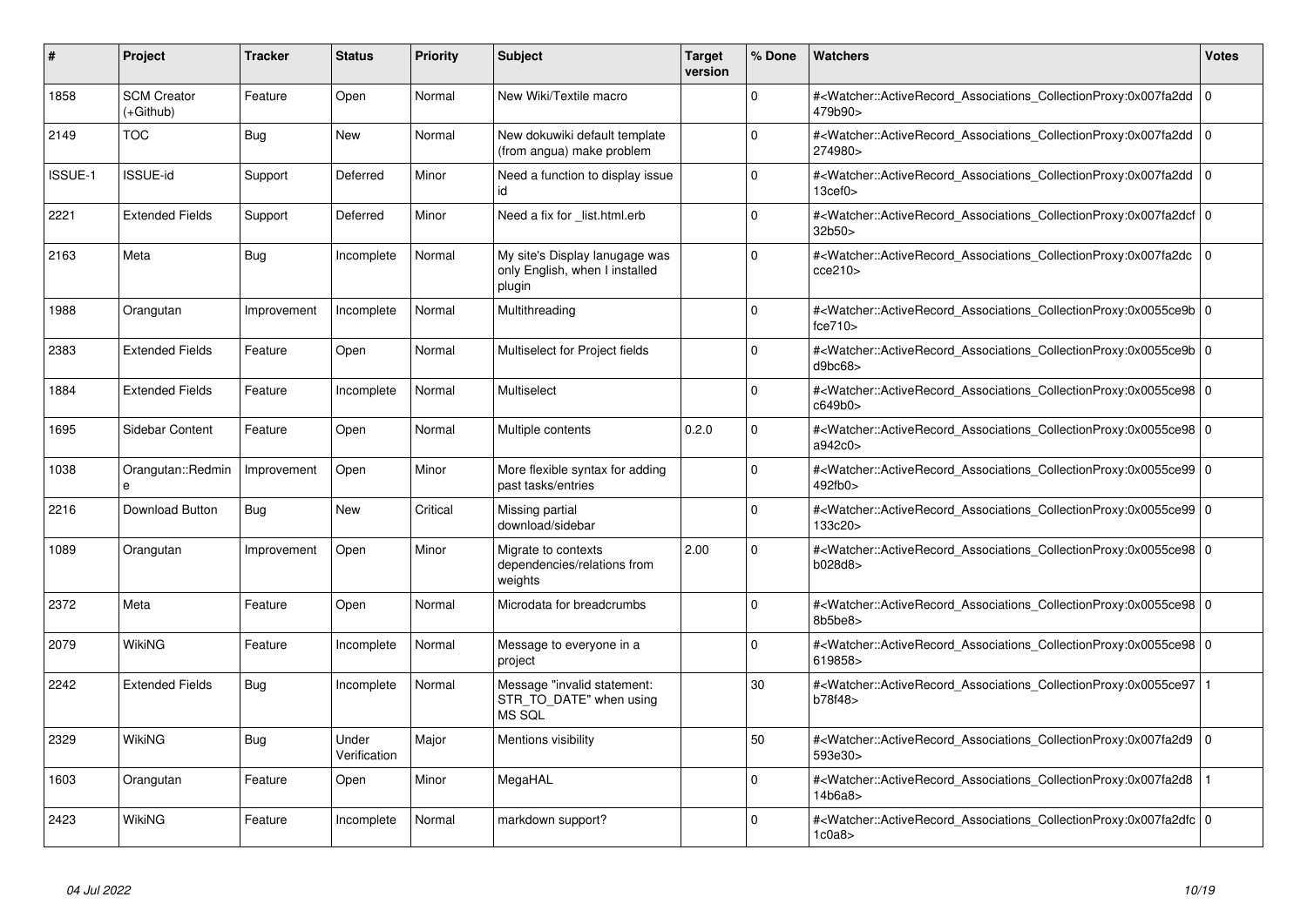| #    | Project                         | <b>Tracker</b> | <b>Status</b>         | <b>Priority</b> | <b>Subject</b>                                                                           | <b>Target</b><br>version | % Done      | <b>Watchers</b>                                                                                                                                           | <b>Votes</b>   |
|------|---------------------------------|----------------|-----------------------|-----------------|------------------------------------------------------------------------------------------|--------------------------|-------------|-----------------------------------------------------------------------------------------------------------------------------------------------------------|----------------|
| 1720 | CD-Index                        | Feature        | Open                  | Minor           | Man page for cdindex                                                                     |                          | $\Omega$    | # <watcher::activerecord associations="" collectionproxy:0x007fa2d8<br="">03f2a0&gt;</watcher::activerecord>                                              | 0              |
| 1721 | CD-Index                        | Feature        | Open                  | Minor           | Man page for cdfind                                                                      |                          | $\Omega$    | # <watcher::activerecord_associations_collectionproxy:0x007fa2d8<br>24c9d0&gt;</watcher::activerecord_associations_collectionproxy:0x007fa2d8<br>         | $\overline{0}$ |
| 2328 | <b>Extended Fields</b>          | Patch          | Under<br>Verification | Normal          | Make the Project type custom<br>fields sortable in issue lists                           | 0.2.4                    | $\Omega$    | # <watcher::activerecord_associations_collectionproxy:0x007fa2d8<br>0902b8&gt;</watcher::activerecord_associations_collectionproxy:0x007fa2d8<br>         | l O            |
| 2028 | <b>Extended Fields</b>          | Feature        | Incomplete            | Normal          | make fields final option                                                                 |                          | $\Omega$    | # <watcher::activerecord_associations_collectionproxy:0x007fa2da 0<br="">2bf230&gt;</watcher::activerecord_associations_collectionproxy:0x007fa2da>       |                |
| 2075 | <b>SCM Creator</b><br>(+Github) | Feature        | Open                  | Normal          | Make an option to fully<br>automate repository creation<br>without editing the URL field |                          | 0           | # <watcher::activerecord associations="" collectionproxy:0x007fa2d8<br="">35a200&gt;</watcher::activerecord>                                              | 2              |
| 1954 | <b>Extended Fields</b>          | Feature        | Incomplete            | Normal          | Mailto links                                                                             |                          | $\Omega$    | # <watcher::activerecord_associations_collectionproxy:0x007fa2da<br>2546d8&gt;</watcher::activerecord_associations_collectionproxy:0x007fa2da<br>         | 0              |
| 1562 | Orangutan                       | Enhancement    | Open                  | Normal          | Localisation                                                                             | 2.00                     | $\Omega$    | # <watcher::activerecord_associations_collectionproxy:0x007fa2d9f 0<br=""  ="">75b10&gt;</watcher::activerecord_associations_collectionproxy:0x007fa2d9f> |                |
| 2406 | Projects                        | Feature        | Open                  | Minor           | List of forks for projects                                                               |                          | $\Omega$    | # <watcher::activerecord associations="" collectionproxy:0x007fa2d8<br="">a71c50&gt;</watcher::activerecord>                                              | l O            |
| 2223 | <b>Extended Fields</b>          | Feature        | Open                  | Normal          | Linked list custom field                                                                 |                          | $\Omega$    | # <watcher::activerecord 0<br="" associations="" collectionproxy:0x007fa2dff=""  ="">8def8&gt;</watcher::activerecord>                                    |                |
| 2433 | WordMine                        | Feature        | Open                  | Minor           | Link Redmine issue with<br><b>WordPress comment</b>                                      |                          | $\Omega$    | # <watcher::activerecord_associations_collectionproxy:0x007fa2d9<br>471890&gt;</watcher::activerecord_associations_collectionproxy:0x007fa2d9<br>         | ۱o             |
| 1731 | CD-Index                        | <b>Bug</b>     | Incomplete            | Normal          | Libarchive<br>archive read symlink returns<br>garbage                                    |                          | $\Omega$    | # <watcher::activerecord_associations_collectionproxy:0x007fa2d9<br>e9e138&gt;</watcher::activerecord_associations_collectionproxy:0x007fa2d9<br>         | ۱o             |
| 124  | Orangutan::Redmin<br>e          | Feature        | Open                  | Minor           | Let users specify what they did<br>during a break by answering on<br>break question      |                          | $\Omega$    | # <watcher::activerecord_associations_collectionproxy:0x007fa2d9  3<br="">03e728&gt;</watcher::activerecord_associations_collectionproxy:0x007fa2d9>      |                |
| 20   | Orangutan::Redmin<br>$\theta$   | Feature        | Open                  | Minor           | Let user specify what he did<br>during a break                                           |                          | $\Omega$    | # <watcher::activerecord associations="" collectionproxy:0x007fa2d9<br="">b1aea8</watcher::activerecord>                                                  | l O            |
| 2114 | <b>Extended Fields</b>          | Feature        | Open                  | Normal          | LDAP attributes for user custom<br>fields                                                |                          | $\Omega$    | # <watcher::activerecord_associations_collectionproxy:0x007fa2d9<br>4521c0&gt;</watcher::activerecord_associations_collectionproxy:0x007fa2d9<br>         | $\overline{0}$ |
| 2086 | Projects                        | Improvement    | Incomplete            | Minor           | Latest stable version                                                                    |                          | $\Omega$    | # <watcher::activerecord_associations_collectionproxy:0x007fa2d9<br>444b60&gt;</watcher::activerecord_associations_collectionproxy:0x007fa2d9<br>         | l O            |
| 2248 | <b>RedPress</b>                 | Feature        | Open                  | Normal          | Latest blog posts in Redmine                                                             |                          | $\Omega$    | # <watcher::activerecord_associations_collectionproxy:0x007fa2d9<br>b247f0&gt;</watcher::activerecord_associations_collectionproxy:0x007fa2d9<br>         | l o            |
| 558  | Orangutan                       | Feature        | Open                  | Minor           | Jokes context                                                                            |                          | $\mathbf 0$ | # <watcher::activerecord_associations_collectionproxy:0x007fa2d8<br>165878&gt;</watcher::activerecord_associations_collectionproxy:0x007fa2d8<br>         | $\overline{2}$ |
| 26   | Orangutan                       | Feature        | Open                  | Normal          | It would be greate to have a<br>reminder                                                 | 1.06                     | $\Omega$    | # <watcher::activerecord associations="" collectionproxy:0x007fa2d8<br="">559e98&gt;</watcher::activerecord>                                              | l O            |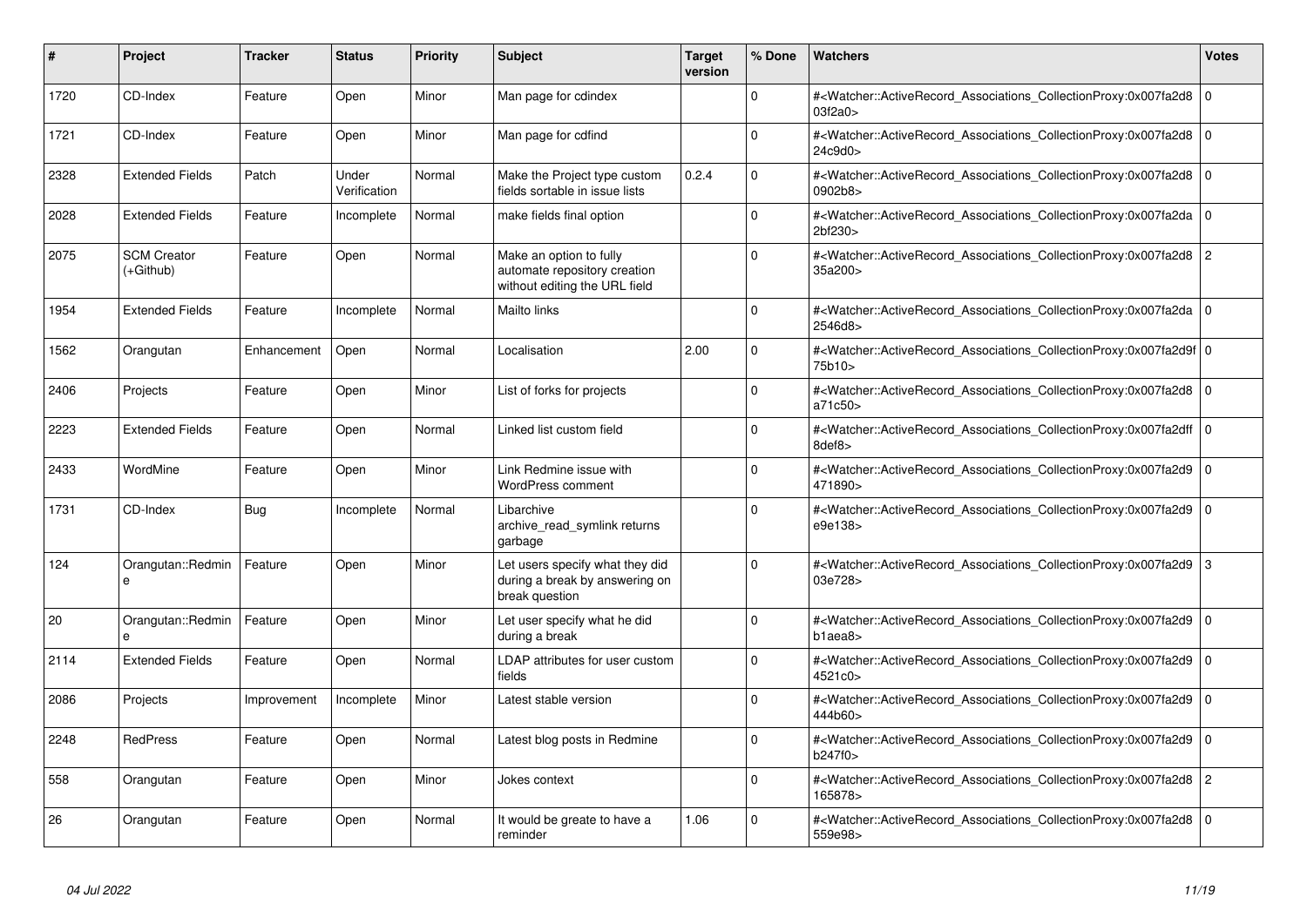| #    | <b>Project</b>                  | <b>Tracker</b> | <b>Status</b>         | <b>Priority</b> | <b>Subject</b>                                                                | <b>Target</b><br>version | % Done      | <b>Watchers</b>                                                                                                                                           | <b>Votes</b> |
|------|---------------------------------|----------------|-----------------------|-----------------|-------------------------------------------------------------------------------|--------------------------|-------------|-----------------------------------------------------------------------------------------------------------------------------------------------------------|--------------|
| 1931 | WikiNG                          | Bug            | Deferred              | Normal          | it seems conflict with the<br>redmine ckeditor                                |                          | $\Omega$    | # <watcher::activerecord_associations_collectionproxy:0x007fa2da<br>839be8&gt;</watcher::activerecord_associations_collectionproxy:0x007fa2da<br>         |              |
| 1963 | Projects                        | Feature        | Open                  | Minor           | Issues/messages count                                                         |                          | $\Omega$    | # <watcher::activerecord_associations_collectionproxy:0x007fa2dfc 0<br=""  ="">5a8a8&gt;</watcher::activerecord_associations_collectionproxy:0x007fa2dfc> |              |
| 2261 | <b>Extended Fields</b>          | <b>Bug</b>     | Incomplete            | Normal          | issues PDF view and<br>descriptions                                           | 0.2.4                    | $\Omega$    | # <watcher::activerecord 0<br="" associations="" collectionproxy:0x007fa2d8=""  ="">bc8720&gt;</watcher::activerecord>                                    |              |
| 2318 | <b>Extended Fields</b>          | Bug            | In Progress           | Normal          | Issues as pdf                                                                 | 0.2.4                    | 90          | # <watcher::activerecord_associations_collectionproxy:0x007fa2d9<br>b4e2a8</watcher::activerecord_associations_collectionproxy:0x007fa2d9<br>             | $\mathbf 0$  |
| 2184 | Role Shift                      | Support        | Incomplete            | Normal          | Issue visibility                                                              |                          | $\Omega$    | # <watcher::activerecord_associations_collectionproxy:0x007fa2d8 0<br="">c81400&gt;</watcher::activerecord_associations_collectionproxy:0x007fa2d8>       |              |
| 180  | Orangutan::Redmin               | Feature        | Open                  | Normal          | Issue status changing                                                         | 1.07                     | $\mathbf 0$ | # <watcher::activerecord 3<br="" associations="" collectionproxy:0x007fa2d9=""><math>c</math>fec<math>60</math></watcher::activerecord>                   |              |
| 973  | Orangutan::Redmin               | Improvement    | Open                  | Minor           | Issue description change<br>notification                                      | 1.08                     | $\Omega$    | # <watcher::activerecord associations="" collectionproxy:0x007fa2da<br="">374180&gt;</watcher::activerecord>                                              | $\mathbf 0$  |
| 170  | Orangutan::Redmin<br>e          | Feature        | Open                  | Minor           | Issue creation                                                                | 1.06                     | $\Omega$    | # <watcher::activerecord_associations_collectionproxy:0x007fa2dfe 2<br="">4e308&gt;</watcher::activerecord_associations_collectionproxy:0x007fa2dfe>      |              |
| 935  | Orangutan                       | Feature        | Open                  | Minor           | Invalid keyboard layout<br>translator                                         |                          | $\mathbf 0$ | # <watcher::activerecord_associations_collectionproxy:0x007fa2d9 0<br=""  ="">bd5280&gt;</watcher::activerecord_associations_collectionproxy:0x007fa2d9>  |              |
| 2320 | <b>Extended Fields</b>          | Bug            | Under<br>Verification | Normal          | Internal error when opening<br>issues tab                                     | 0.2.4                    | $\Omega$    | # <watcher::activerecord_associations_collectionproxy:0x007fa2da<br>094320&gt;</watcher::activerecord_associations_collectionproxy:0x007fa2da<br>         | l 0          |
| 2343 | <b>SCM Creator</b><br>(+Github) | <b>Bug</b>     | Open                  | Major           | Internal error when creating<br>projects having a List format<br>custom field | 0.5.1                    | $\Omega$    | # <watcher::activerecord_associations_collectionproxy:0x007fa2d9 0<br=""  ="">a4fc80&gt;</watcher::activerecord_associations_collectionproxy:0x007fa2d9>  |              |
| 2161 | <b>Extended Fields</b>          | Support        | In Progress           | Critical        | Internal error On New Issues<br>tab                                           |                          | $\mathbf 0$ | # <watcher::activerecord 0<br="" associations="" collectionproxy:0x007fa2da=""  ="">31d420&gt;</watcher::activerecord>                                    |              |
| 2105 | <b>SCM Creator</b><br>(+Github) | Feature        | Open                  | Normal          | Integrate with existing scm<br>system                                         |                          | $\Omega$    | # <watcher::activerecord associations="" collectionproxy:0x007fa2d8<br="">a4b0f0&gt;</watcher::activerecord>                                              | $\Omega$     |
| 2344 | <b>Extended Fields</b>          | Support        | Open                  | Normal          | Installation failure: uninitialized<br>constant ExtendedFieldsHelper          |                          | 10          | # <watcher::activerecord_associations_collectionproxy:0x007fa2d8 0<br="">1c2820&gt;</watcher::activerecord_associations_collectionproxy:0x007fa2d8>       |              |
| 1586 | Orangutan                       | Improvement    | Open                  | Normal          | Installation command line helper   1.08                                       |                          | $\mathbf 0$ | # <watcher::activerecord 0<br="" associations="" collectionproxy:0x007fa2da=""  ="">6af9d0&gt;</watcher::activerecord>                                    |              |
| 1994 | WikiNG                          | Enhancement    | Incomplete            | Normal          | Inline warnings, tips etc                                                     |                          | $\mathbf 0$ | # <watcher::activerecord_associations_collectionproxy:0x007fa2da<br>29da40&gt;</watcher::activerecord_associations_collectionproxy:0x007fa2da<br>         | l 0          |
| 2241 | <b>Extended Fields</b>          | Feature        | Incomplete            | Normal          | Informations I see on Calendar                                                |                          | $\Omega$    | # <watcher::activerecord 0<br="" associations="" collectionproxy:0x007fa2d8=""  ="">b289c8&gt;</watcher::activerecord>                                    |              |
| 1828 | <b>Contact Form</b>             | Support        | Deferred              | Normal          | Incorrect from/reply to address<br>used in sent email                         |                          | 40          | # <watcher::activerecord_associations_collectionproxy:0x007fa2d9<br>11ac50&gt;</watcher::activerecord_associations_collectionproxy:0x007fa2d9<br>         | l 0          |
| 2319 | <b>Extended Fields</b>          | <b>Bug</b>     | Open                  | Normal          | Incompatible with<br>rt custom field?                                         | 0.2.4                    | $\Omega$    | # <watcher::activerecord_associations_collectionproxy:0x007fa2da<br>c14ba0</watcher::activerecord_associations_collectionproxy:0x007fa2da<br>             | l 0          |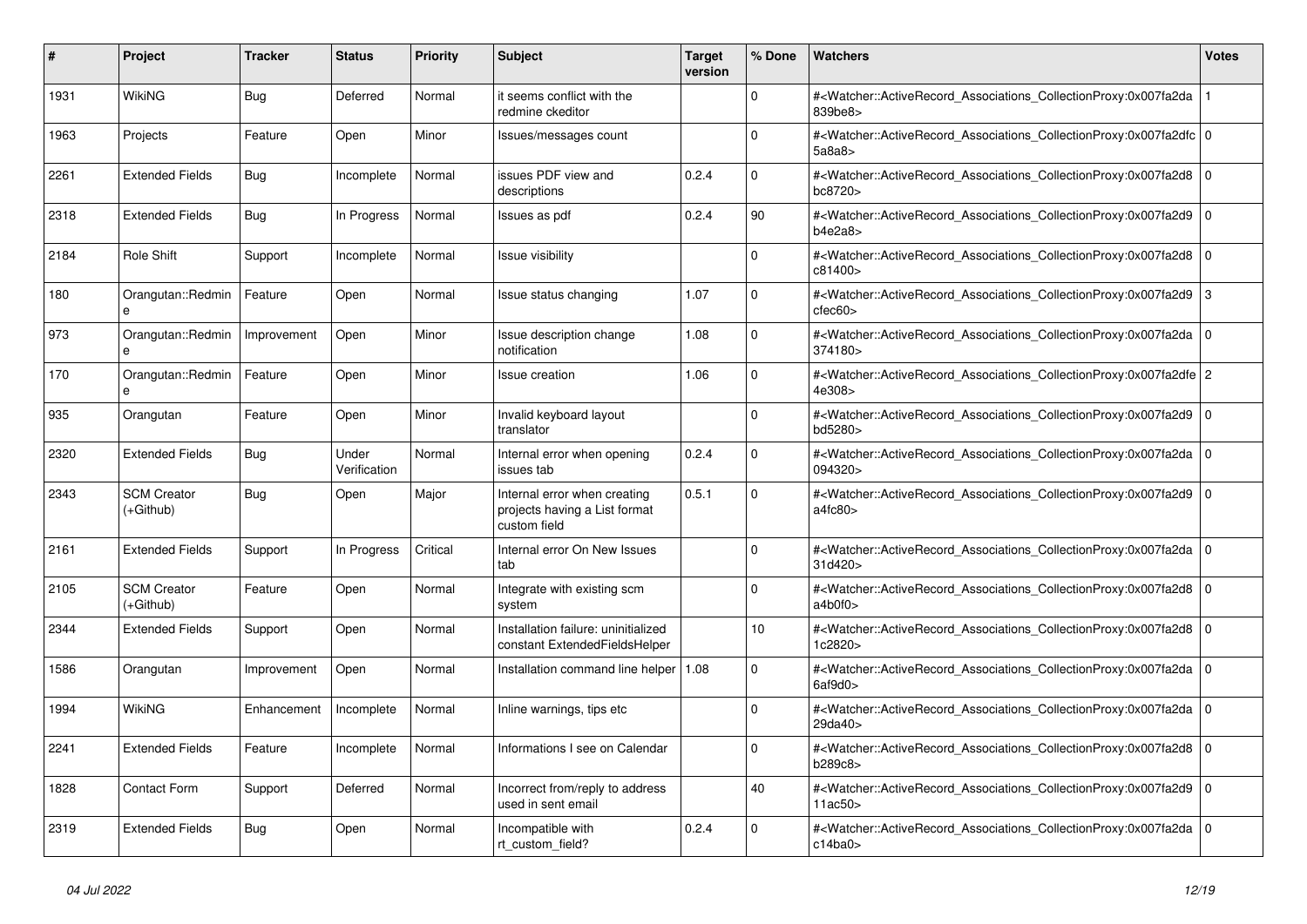| #    | <b>Project</b>         | <b>Tracker</b> | <b>Status</b> | <b>Priority</b> | <b>Subject</b>                                                | <b>Target</b><br>version | % Done      | <b>Watchers</b>                                                                                                                                                            | <b>Votes</b> |
|------|------------------------|----------------|---------------|-----------------|---------------------------------------------------------------|--------------------------|-------------|----------------------------------------------------------------------------------------------------------------------------------------------------------------------------|--------------|
| 2407 | Sidebar Content        | Feature        | Open          | Normal          | Improve support of Wiki page<br>on sidebar                    | 0.2.0                    | $\Omega$    | # <watcher::activerecord associations="" collectionproxy:0x007fa2d9<br="">c9f3f0&gt;</watcher::activerecord>                                                               | $\Omega$     |
| 2303 | Meta                   | Feature        | Open          | Normal          | Improve internal API                                          |                          | $\Omega$    | # <watcher::activerecord 0<br="" associations="" collectionproxy:0x007fa2dd=""  ="">623b30&gt;</watcher::activerecord>                                                     |              |
| 2244 | WordMine               | Improvement    | Incomplete    | Normal          | Import the project on blog index<br>open                      |                          | $\Omega$    | # <watcher::activerecord_associations_collectionproxy:0x007fa2df3 0<br="">e0538&gt;</watcher::activerecord_associations_collectionproxy:0x007fa2df3>                       |              |
| 1899 | WikiNG                 | Improvement    | Incomplete    | Minor           | Ignore conditions on preview                                  |                          | $\Omega$    | # <watcher::activerecord 0<br="" associations="" collectionproxy:0x007fa2de=""  ="">e10ce8</watcher::activerecord>                                                         |              |
| 1466 | Orangutan::Redmin      | Improvement    | Open          | Normal          | Hyperlinks in notifications                                   |                          | $\Omega$    | # <watcher::activerecord_associations_collectionproxy:0x007fa2df4 0<br=""  ="">f50e0</watcher::activerecord_associations_collectionproxy:0x007fa2df4>                      |              |
| 2076 | WikiNG                 | Feature        | Open          | Insignificant   | <b>HTML Color preview</b>                                     |                          | $\Omega$    | # <watcher::activerecord_associations_collectionproxy:0x007fa2df0 0<br=""><math>0</math>de<math>38</math></watcher::activerecord_associations_collectionproxy:0x007fa2df0> |              |
| 2273 | Hooks Manager          | Support        | In Progress   | Normal          | Hook is invalid                                               |                          | $\Omega$    | # <watcher::activerecord associations="" collectionproxy:0x007fa2de<br="">ec09b8</watcher::activerecord>                                                                   | l 0          |
| 2236 | <b>Extended Fields</b> | Bug            | Incomplete    | Normal          | Hint Lost                                                     |                          | $\Omega$    | # <watcher::activerecord_associations_collectionproxy:0x007fa2dd 0<br=""  ="">4dcec0&gt;</watcher::activerecord_associations_collectionproxy:0x007fa2dd>                   |              |
| 2392 | <b>WikiNG</b>          | Feature        | Incomplete    | Normal          | Hierarcial Numbered headers                                   |                          | $\Omega$    | # <watcher::activerecord_associations_collectionproxy:0x007fa2df3 0<br=""  ="">20c88&gt;</watcher::activerecord_associations_collectionproxy:0x007fa2df3>                  |              |
| 2289 | <b>RedPress</b>        | Bug            | <b>New</b>    | Normal          | Hide moved news from the<br>project overview page             |                          | $\Omega$    | # <watcher::activerecord 0<br="" associations="" collectionproxy:0x007fa2df2="">02a18</watcher::activerecord>                                                              |              |
| 1083 | Orangutan::Redmin<br>e | Feature        | Open          | Minor           | Help context(s) for Redmine text   1.08<br>formatting syntax  |                          | $\Omega$    | # <watcher::activerecord_associations_collectionproxy:0x007fa2de 0<br="">ce72b8</watcher::activerecord_associations_collectionproxy:0x007fa2de>                            |              |
| 2245 | RedWord                | Improvement    | Open          | Normal          | Hellip in project titles                                      |                          | $\Omega$    | # <watcher::activerecord 0<br="" associations="" collectionproxy:0x007fa2de=""  ="">b31720&gt;</watcher::activerecord>                                                     |              |
| 1613 | Orangutan::Redmin<br>e | Bug            | Open          | Normal          | Guarantee that a notification will   1.08<br>come to end user |                          | $\Omega$    | # <watcher::activerecord associations="" collectionproxy:0x007fa2de<br="">34e238&gt;</watcher::activerecord>                                                               |              |
| 2168 | <b>Extended Fields</b> | Feature        | Open          | Minor           | Grouping form elements                                        |                          | $\Omega$    | # <watcher::activerecord_associations_collectionproxy:0x007fa2dd 0<br="">d27058&gt;</watcher::activerecord_associations_collectionproxy:0x007fa2dd>                        |              |
| 2276 | Language Mix           | Feature        | Incomplete    | Normal          | Group posts / show only the<br>primary article                |                          | $\Omega$    | # <watcher::activerecord associations="" collectionproxy:0x007fa2dc<br="">e2a230&gt;</watcher::activerecord>                                                               | l O          |
| 2106 | Projects               | Improvement    | Incomplete    | Minor           | Gravatar upload                                               |                          | $\Omega$    | # <watcher::activerecord_associations_collectionproxy:0x007fa2dd 0<br=""  ="">726aa0&gt;</watcher::activerecord_associations_collectionproxy:0x007fa2dd>                   |              |
| 2036 | Projects               | Enhancement    | Open          | Minor           | Global news                                                   |                          | $\Omega$    | # <watcher::activerecord_associations_collectionproxy:0x007fa2dd 0<br=""  ="">5e4b60&gt;</watcher::activerecord_associations_collectionproxy:0x007fa2dd>                   |              |
| 1687 | Meta                   | Feature        | Open          | Normal          | Global Meta tags, Meta tags per<br>project and per page       |                          | $\mathbf 0$ | # <watcher::activerecord 0<br="" associations="" collectionproxy:0x007fa2dd=""  ="">478e98&gt;</watcher::activerecord>                                                     |              |
| 1771 | Sidebar Content        | Feature        | Open          | Normal          | Global contents                                               | 0.2.0                    | $\Omega$    | # <watcher::activerecord 0<br="" associations="" collectionproxy:0x007fa2dd=""  ="">2681d0&gt;</watcher::activerecord>                                                     |              |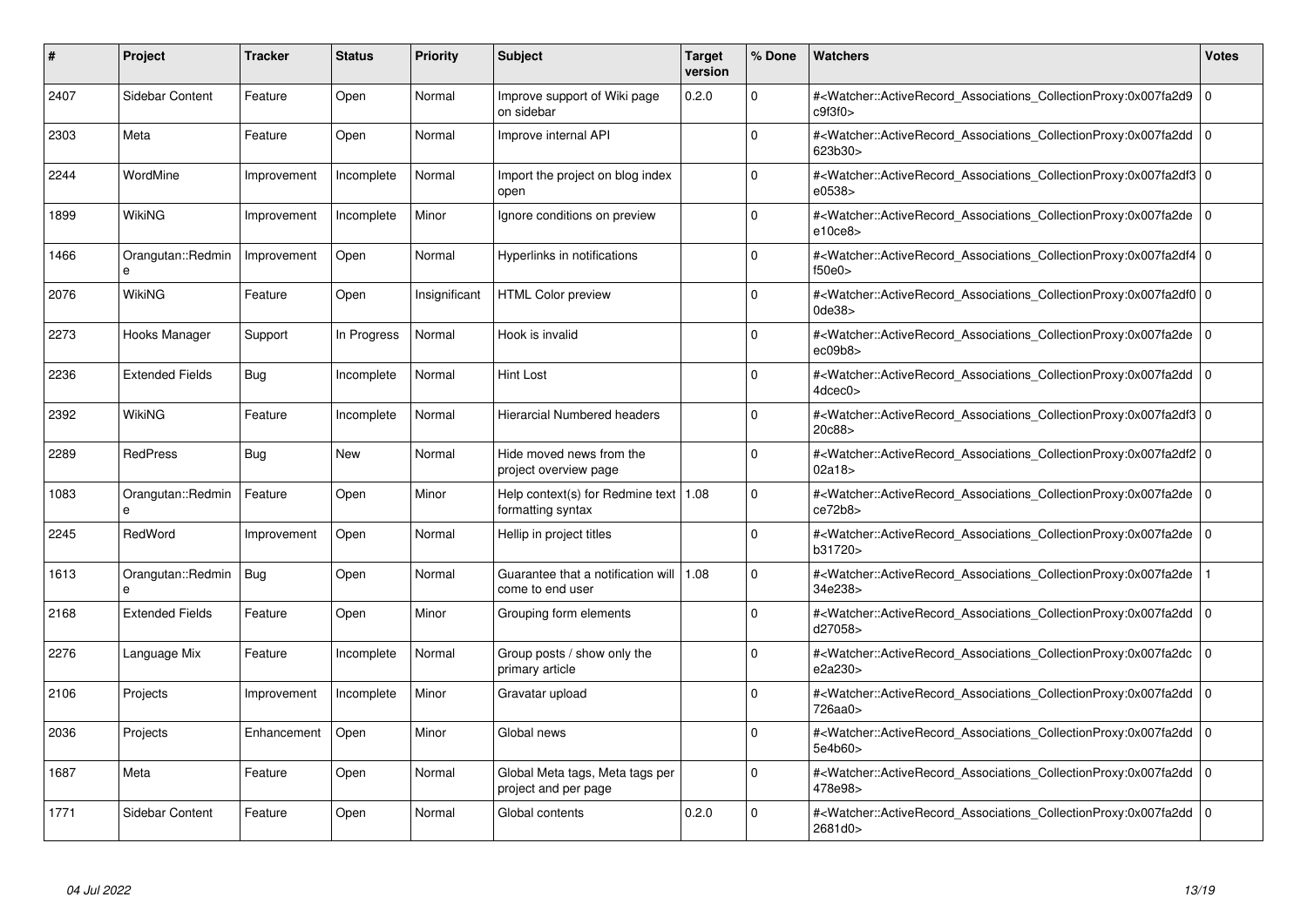| #        | Project                         | <b>Tracker</b> | <b>Status</b>         | <b>Priority</b> | <b>Subject</b>                                                                                                                                                                                                                                                                                                                     | <b>Target</b><br>version | % Done      | <b>Watchers</b>                                                                                                                                          | <b>Votes</b> |
|----------|---------------------------------|----------------|-----------------------|-----------------|------------------------------------------------------------------------------------------------------------------------------------------------------------------------------------------------------------------------------------------------------------------------------------------------------------------------------------|--------------------------|-------------|----------------------------------------------------------------------------------------------------------------------------------------------------------|--------------|
| 2334     | <b>SCM Creator</b><br>(+Github) | Bug            | Open                  | Normal          | Github API does not load                                                                                                                                                                                                                                                                                                           | 0.5.1                    | 0           | # <watcher::activerecord_associations_collectionproxy:0x007fa2dd 0<br=""  ="">144b00&gt;</watcher::activerecord_associations_collectionproxy:0x007fa2dd> |              |
| 2130     | <b>WikiNG</b>                   | Feature        | Incomplete            | Minor           | Function references                                                                                                                                                                                                                                                                                                                |                          | 0           | # <watcher::activerecord_associations_collectionproxy:0x007fa2dcf 0<br="">24550&gt;</watcher::activerecord_associations_collectionproxy:0x007fa2dcf>     |              |
| 1955     | <b>Extended Fields</b>          | Feature        | Incomplete            | Normal          | FTP link                                                                                                                                                                                                                                                                                                                           |                          | 0           | # <watcher::activerecord_associations_collectionproxy:0x007fa2dc<br>cc5700&gt;</watcher::activerecord_associations_collectionproxy:0x007fa2dc<br>        | ۱٥           |
| 2316     | Hooks Manager                   | Translation    | New                   | Normal          | French translation                                                                                                                                                                                                                                                                                                                 |                          | $\Omega$    | # <watcher::activerecord 0<br="" associations="" collectionproxy:0x0055ce9c="">02ee30&gt;</watcher::activerecord>                                        |              |
| 2440     | <b>WikiNG</b>                   | Bug            | Open                  | Normal          | Footnotes ignore < pre >                                                                                                                                                                                                                                                                                                           | 1.1.1                    | $\mathbf 0$ | # <watcher::activerecord_associations_collectionproxy:0x0055ce9b 0<br=""  ="">dcd128&gt;</watcher::activerecord_associations_collectionproxy:0x0055ce9b> |              |
| 2429     | CD-Index                        | Feature        | Incomplete            | Normal          | Flag for broken media                                                                                                                                                                                                                                                                                                              |                          | $\Omega$    | # <watcher::activerecord_associations_collectionproxy:0x0055ce98 0<br="">c9d698&gt;</watcher::activerecord_associations_collectionproxy:0x0055ce98>      |              |
| 2431     | Projects                        | Improvement    | New                   | Normal          | Fix location of known hosts for<br>www-data                                                                                                                                                                                                                                                                                        |                          | $\mathbf 0$ | # <watcher::activerecord_associations_collectionproxy:0x0055ce98 0<br=""  ="">aec3a8&gt;</watcher::activerecord_associations_collectionproxy:0x0055ce98> |              |
| 1620     | Orangutan                       | Improvement    | Open                  | Normal          | Fix foreign handlers API                                                                                                                                                                                                                                                                                                           | 2.00                     | 0           | # <watcher::activerecord_associations_collectionproxy:0x0055ce99 0<br=""  ="">4f7ca8&gt;</watcher::activerecord_associations_collectionproxy:0x0055ce99> |              |
| 2214     | <b>Project Sections</b>         | Feature        | Incomplete            | Normal          | Featured and disregarded<br>projects                                                                                                                                                                                                                                                                                               |                          | $\mathbf 0$ | # <watcher::activerecord_associations_collectionproxy:0x0055ce99 0<br="">1c4e00&gt;</watcher::activerecord_associations_collectionproxy:0x0055ce99>      |              |
| 2098     | <b>Extended Fields</b>          | Bug            | In Progress           | Major           | Failure in XLS Export<br>(undefined method<br>`find_custom_field_template' for<br># <xisexportcontroller)< td=""><td>0.2.4</td><td>90</td><td>#<watcher::activerecord_associations_collectionproxy:0x0055ce98 2<br="">c30ef8</watcher::activerecord_associations_collectionproxy:0x0055ce98></td><td></td></xisexportcontroller)<> | 0.2.4                    | 90          | # <watcher::activerecord_associations_collectionproxy:0x0055ce98 2<br="">c30ef8</watcher::activerecord_associations_collectionproxy:0x0055ce98>          |              |
| 1906     | WikiNG                          | Enhancement    | Incomplete            | Minor           | External Redmine links                                                                                                                                                                                                                                                                                                             |                          | $\mathbf 0$ | # <watcher::activerecord_associations_collectionproxy:0x0055ce98<br>8c6c40&gt;</watcher::activerecord_associations_collectionproxy:0x0055ce98<br>        |              |
| 1913     | <b>WikiNG</b>                   | Enhancement    | Incomplete            | Minor           | External Debian/Ubuntu bugs                                                                                                                                                                                                                                                                                                        |                          | $\Omega$    | # <watcher::activerecord_associations_collectionproxy:0x0055ce98 0<br=""  ="">61d7a0&gt;</watcher::activerecord_associations_collectionproxy:0x0055ce98> |              |
| 2293     | <b>WikiNG</b>                   | Enhancement    | Open                  | Minor           | Extended user column                                                                                                                                                                                                                                                                                                               |                          | 0           | # <watcher::activerecord_associations_collectionproxy:0x0055ce98 0<br=""  ="">0f44e0&gt;</watcher::activerecord_associations_collectionproxy:0x0055ce98> |              |
| 2359     | <b>Extended Fields</b>          | Bug            | In Progress           | Normal          | Extended fields plugin breaks<br>PDF export                                                                                                                                                                                                                                                                                        | 0.2.4                    | $90\,$      | # <watcher::activerecord_associations_collectionproxy:0x007fa2da 0<br=""  ="">9c3f18</watcher::activerecord_associations_collectionproxy:0x007fa2da>     |              |
| 2350     | <b>Extended Fields</b>          | Bug            | Under<br>Verification | Normal          | Extended Field Values that are<br>nil produce an error                                                                                                                                                                                                                                                                             | 0.2.4                    | $\mathbf 0$ | # <watcher::activerecord_associations_collectionproxy:0x007fa2dfe 0<br="">24a58&gt;</watcher::activerecord_associations_collectionproxy:0x007fa2dfe>     |              |
| 2093     | <b>Extended Fields</b>          | Feature        | Incomplete            | Normal          | Extended columns using<br>custom queries                                                                                                                                                                                                                                                                                           |                          | 0           | # <watcher::activerecord_associations_collectionproxy:0x007fa2d8 0<br=""  ="">020fd0&gt;</watcher::activerecord_associations_collectionproxy:0x007fa2d8> |              |
| 1919     | <b>Extended Fields</b>          | Feature        | Incomplete            | Normal          | Extend Link extended field                                                                                                                                                                                                                                                                                                         |                          | 0           | # <watcher::activerecord 0<br="" associations="" collectionproxy:0x007fa2d8="">65c3e0&gt;</watcher::activerecord>                                        |              |
| ISSUE-14 | ISSUE-id                        | <b>Bug</b>     | Open                  | Minor           | Escaping #ISSUE-id Textile rule<br>does not work                                                                                                                                                                                                                                                                                   |                          | $\mathbf 0$ | # <watcher::activerecord_associations_collectionproxy:0x007fa2d9 0<br="">2be3e0&gt;</watcher::activerecord_associations_collectionproxy:0x007fa2d9>      |              |
| 2165     | Download Button                 | <b>Bug</b>     | Open                  | Major           | Error in email                                                                                                                                                                                                                                                                                                                     | 0.1.1                    | $\mathbf 0$ | # <watcher::activerecord_associations_collectionproxy:0x007fa2d8 0<br=""  ="">4bef38&gt;</watcher::activerecord_associations_collectionproxy:0x007fa2d8> |              |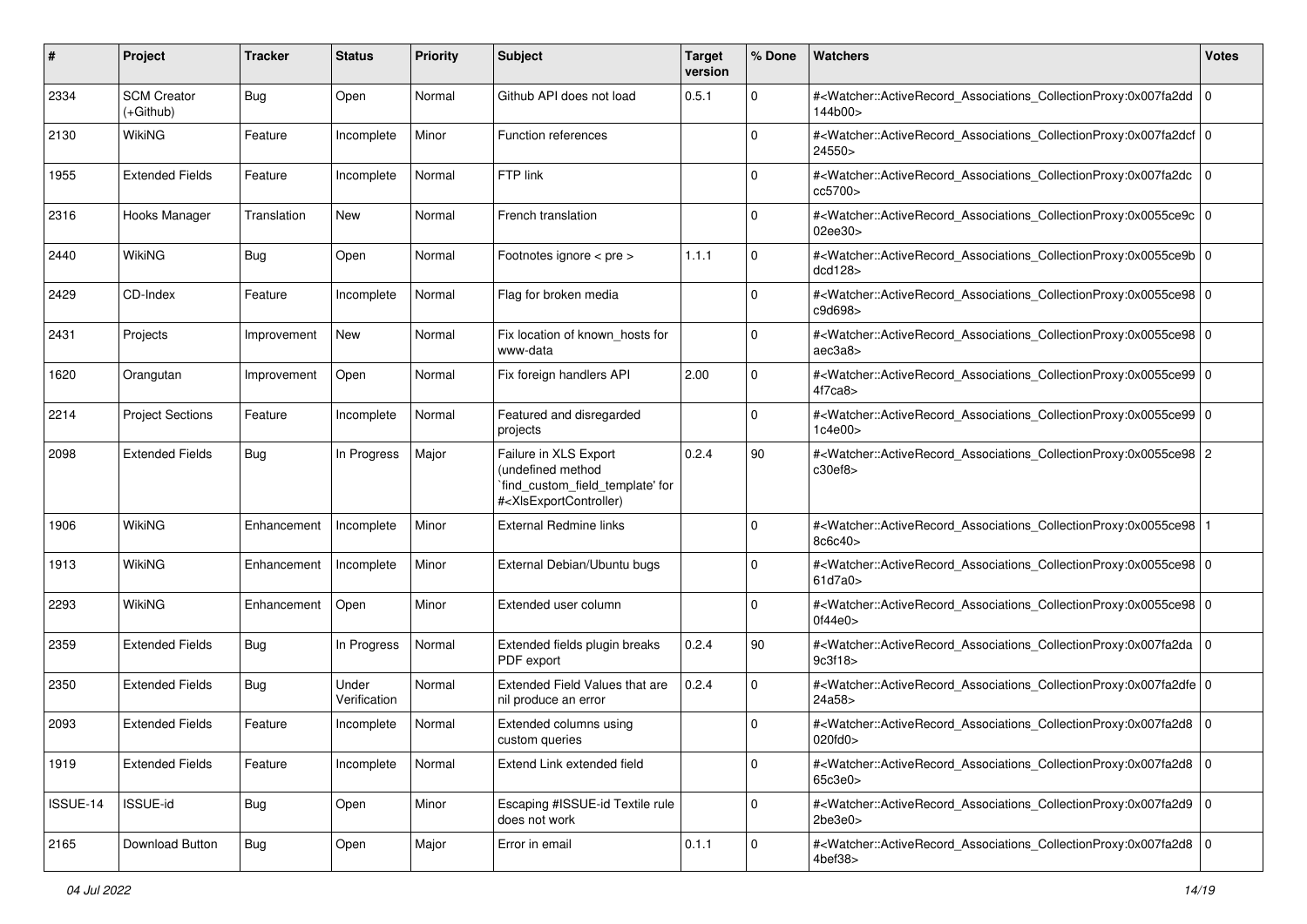| #    | Project                           | <b>Tracker</b> | <b>Status</b> | <b>Priority</b> | <b>Subject</b>                                                    | <b>Target</b><br>version | % Done      | <b>Watchers</b>                                                                                                                                          | <b>Votes</b>   |
|------|-----------------------------------|----------------|---------------|-----------------|-------------------------------------------------------------------|--------------------------|-------------|----------------------------------------------------------------------------------------------------------------------------------------------------------|----------------|
| 2313 | <b>Download Button</b>            | Bug            | Open          | Normal          | Emails include the Download<br>"button" with relative link        |                          | $\Omega$    | # <watcher::activerecord associations="" collectionproxy:0x007fa2da<br="">475f98&gt;</watcher::activerecord>                                             | $\Omega$       |
| 969  | Orangutan::Redmin<br>e            | Feature        | Open          | Minor           | Editing comments                                                  | 1.08                     | $\Omega$    | # <watcher::activerecord_associations_collectionproxy:0x007fa2d9 2<br="">d800a8&gt;</watcher::activerecord_associations_collectionproxy:0x007fa2d9>      |                |
| 2405 | Sidebar Content                   | Feature        | Open          | Minor           | Edit link for Wiki pages                                          | 0.2.0                    | $\mathbf 0$ | # <watcher::activerecord_associations_collectionproxy:0x007fa2d9<br>c74650&gt;</watcher::activerecord_associations_collectionproxy:0x007fa2d9<br>        | $\mathbf 0$    |
| 1076 | Orangutan::Redmin<br>$\mathbf{a}$ | Feature        | Open          | Minor           | Due date setting context                                          | 1.07                     | $\Omega$    | # <watcher::activerecord_associations_collectionproxy:0x007fa2d9f 0<br="">773e8&gt;</watcher::activerecord_associations_collectionproxy:0x007fa2d9f>     |                |
| 1878 | <b>SCM Creator</b><br>(+Github)   | Support        | Deferred      | Normal          | Don't create bare GIt repository                                  |                          | $\Omega$    | # <watcher::activerecord associations="" collectionproxy:0x007fa2d9<br="">819970&gt;</watcher::activerecord>                                             | $\mathbf 0$    |
| 936  | Orangutan                         | Improvement    | In Progress   | Normal          | Documentation                                                     |                          | 30          | # <watcher::activerecord_associations_collectionproxy:0x007fa2d9f 0<br=""  ="">6cc18</watcher::activerecord_associations_collectionproxy:0x007fa2d9f>    |                |
| 2278 | <b>SCM Creator</b><br>(+Github)   | Patch          | Deferred      | Normal          | Disable "Save repository" button<br>on new repositories           |                          | $\Omega$    | # <watcher::activerecord_associations_collectionproxy:0x007fa2d8<br>86df30&gt;</watcher::activerecord_associations_collectionproxy:0x007fa2d8<br>        | $\Omega$       |
| 2035 | Orangutan                         | Improvement    | Open          | Minor           | Direct communication between<br>a monkey and Orangutan            | 1.06                     | $\Omega$    | # <watcher::activerecord 0<br="" associations="" collectionproxy:0x007fa2d8=""  ="">e48450&gt;</watcher::activerecord>                                   |                |
| 512  | Orangutan::Redmin<br>e            | Improvement    | In Progress   | Normal          | Detect lunch time when<br>suggesting tasks                        | 1.07                     | 50          | # <watcher::activerecord_associations_collectionproxy:0x007fa2d8f 3<br="">441d8&gt;</watcher::activerecord_associations_collectionproxy:0x007fa2d8f>     |                |
| 2196 | <b>Extended Fields</b>            | Support        | Open          | Normal          | Default values for "Wiki text"<br>custom fields not being applied |                          | $\Omega$    | # <watcher::activerecord_associations_collectionproxy:0x007fa2d9 0<br=""  ="">45e3f8&gt;</watcher::activerecord_associations_collectionproxy:0x007fa2d9> |                |
| 1983 | Role Shift                        | Feature        | Open          | Major           | Default shifts                                                    |                          | $\Omega$    | # <watcher::activerecord associations="" collectionproxy:0x007fa2d8<br="">3e1908&gt;</watcher::activerecord>                                             | $\overline{0}$ |
| 2271 | Meta                              | Feature        | Open          | Normal          | Default image for<br>OpenGraph/Twitter Cards                      |                          | $\Omega$    | # <watcher::activerecord_associations_collectionproxy:0x007fa2d8 0<br=""  ="">34c470&gt;</watcher::activerecord_associations_collectionproxy:0x007fa2d8> |                |
| 1739 | CD-Index                          | Feature        | Open          | Normal          | Debian package                                                    |                          | $\Omega$    | # <watcher::activerecord_associations_collectionproxy:0x007fa2d9<br>4ac918&gt;</watcher::activerecord_associations_collectionproxy:0x007fa2d9<br>        |                |
| 2018 | <b>Extended Fields</b>            | Feature        | Open          | Normal          | database query cutsom field<br>type                               |                          | $\Omega$    | # <watcher::activerecord_associations_collectionproxy:0x007fa2d9<br>34c708&gt;</watcher::activerecord_associations_collectionproxy:0x007fa2d9<br>        |                |
| 1853 | Projects                          | Support        | Open          | Normal          | Customizer                                                        |                          | $\mathbf 0$ | # <watcher::activerecord_associations_collectionproxy:0x007fa2dfd 0<br=""  ="">c2cb8</watcher::activerecord_associations_collectionproxy:0x007fa2dfd>    |                |
| 2377 | WikiNG                            | Support        | <b>New</b>    | Normal          | Custom macros work, but icon<br>macros do not                     |                          | $\Omega$    | # <watcher::activerecord_associations_collectionproxy:0x007fa2da 0<br="">b61528&gt;</watcher::activerecord_associations_collectionproxy:0x007fa2da>      |                |
| 2413 | WikiNG                            | Feature        | Incomplete    | Minor           | Custom links syntax                                               |                          | $\Omega$    | # <watcher::activerecord 0<br="" associations="" collectionproxy:0x007fa2da=""  ="">cd0ee0&gt;</watcher::activerecord>                                   |                |
| 864  | Orangutan::Redmin<br>e            | Enhancement    | Open          | Normal          | Custom issues list format                                         | 1.07                     | $\Omega$    | # <watcher::activerecord associations="" collectionproxy:0x007fa2d9<br="">90d0c0&gt;</watcher::activerecord>                                             | l 0            |
| 1812 | <b>Author Box</b>                 | Feature        | Open          | Normal          | Custom fields support                                             | 1.0.0                    | $\Omega$    | # <watcher::activerecord 0<br="" associations="" collectionproxy:0x007fa2da=""  ="">304218&gt;</watcher::activerecord>                                   |                |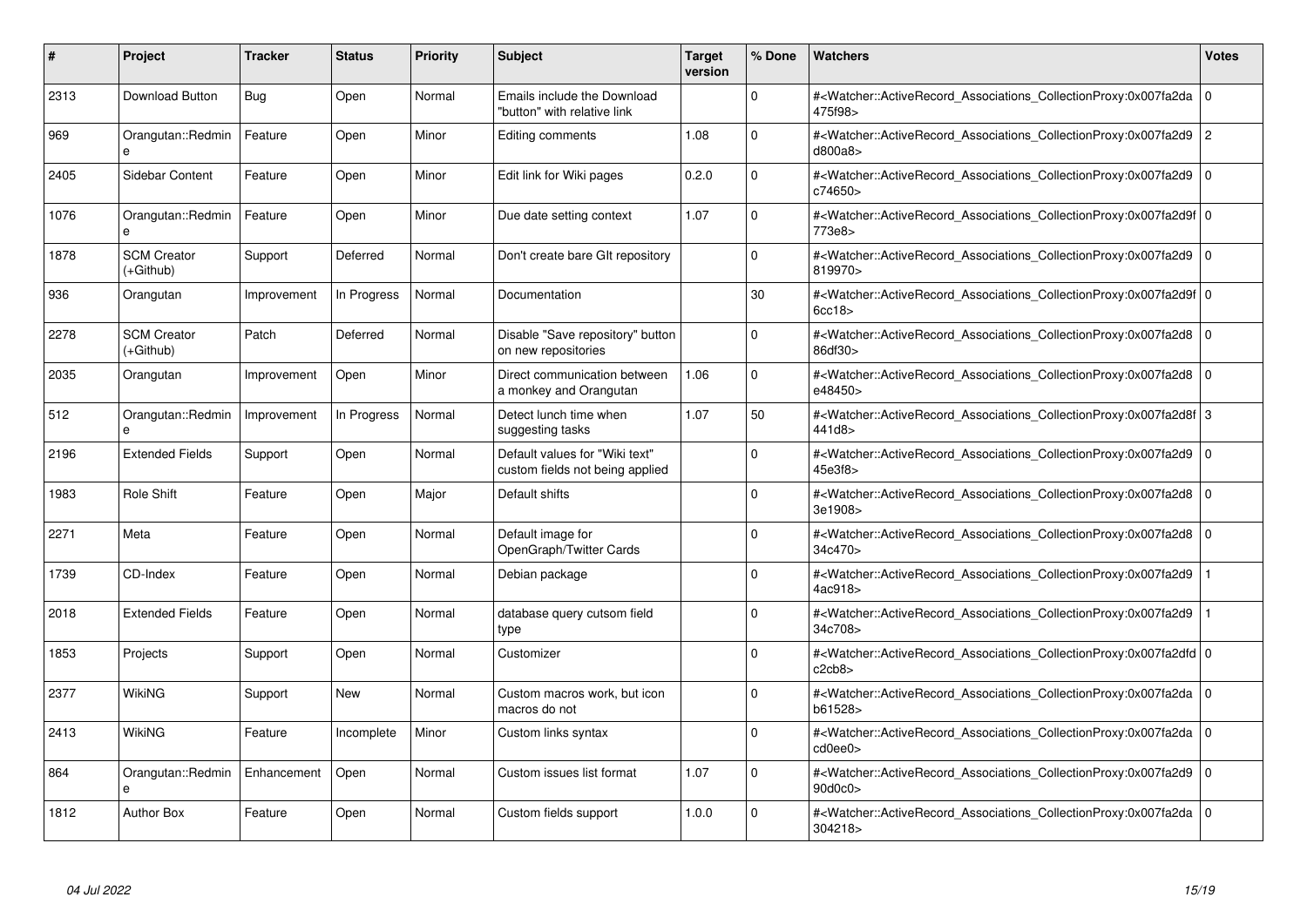| #    | <b>Project</b>                  | <b>Tracker</b> | <b>Status</b> | <b>Priority</b> | <b>Subject</b>                                               | <b>Target</b><br>version | % Done         | <b>Watchers</b>                                                                                                                                   | Votes          |
|------|---------------------------------|----------------|---------------|-----------------|--------------------------------------------------------------|--------------------------|----------------|---------------------------------------------------------------------------------------------------------------------------------------------------|----------------|
| 2019 | <b>Extended Fields</b>          | Feature        | Open          | Normal          | Custom field type web service                                |                          | $\Omega$       | # <watcher::activerecord_associations_collectionproxy:0x007fa2d9<br>5e9600&gt;</watcher::activerecord_associations_collectionproxy:0x007fa2d9<br> | $\mathbf 0$    |
| 2011 | <b>Extended Fields</b>          | Feature        | Incomplete    | Normal          | Custom field translations                                    |                          | $\Omega$       | # <watcher::activerecord_associations_collectionproxy:0x007fa2d9<br>e35b38&gt;</watcher::activerecord_associations_collectionproxy:0x007fa2d9<br> | $\Omega$       |
| 2186 | <b>Extended Fields</b>          | Feature        | Open          | Minor           | <b>Custom DateTime Field</b>                                 |                          | $\Omega$       | # <watcher::activerecord 0<br="" associations="" collectionproxy:0x007fa2da=""  ="">7efae8&gt;</watcher::activerecord>                            |                |
| 2291 | <b>SCM Creator</b><br>(+Github) | Feature        | Open          | Normal          | Creator interface needs to be<br>simplified                  |                          | $\Omega$       | # <watcher::activerecord_associations_collectionproxy:0x007fa2d8<br>a16418&gt;</watcher::activerecord_associations_collectionproxy:0x007fa2d8<br> | $\mathbf 0$    |
| 1968 | Orangutan                       | Feature        | Open          | Normal          | Creating a new issue                                         | 1.06                     | $\Omega$       | # <watcher::activerecord_associations_collectionproxy:0x007fa2d9<br>7f2618&gt;</watcher::activerecord_associations_collectionproxy:0x007fa2d9<br> | $\Omega$       |
| 2420 | <b>SCM Creator</b><br>(+Github) | Bug            | New           | Normal          | Creating a Github repository<br>fails                        |                          | $\mathbf 0$    | # <watcher::activerecord associations="" collectionproxy:0x007fa2d9<br="">aded68&gt;</watcher::activerecord>                                      | l O            |
| 2099 | <b>Extended Fields</b>          | Feature        | Incomplete    | Normal          | Create a custom field of type<br>'Category'                  |                          | $\Omega$       | # <watcher::activerecord associations="" collectionproxy:0x007fa2d9<br="">cb1820&gt;</watcher::activerecord>                                      | $\mathbf 0$    |
| 1298 | Orangutan                       | Improvement    | Open          | Normal          | Context help for some<br>Orangutan messages                  |                          | $\Omega$       | # <watcher::activerecord associations="" collectionproxy:0x007fa2da<br="">31cdb8</watcher::activerecord>                                          | $\Omega$       |
| 2425 | CD-Index                        | Feature        | New           | Normal          | Content rating data for images<br>and videos                 |                          | 0              | # <watcher::activerecord_associations_collectionproxy:0x007fa2d8<br>b80718&gt;</watcher::activerecord_associations_collectionproxy:0x007fa2d8<br> | $\mathbf 0$    |
| 1970 | <b>Contact Form</b>             | Feature        | Open          | Minor           | Contact link                                                 |                          | <sup>0</sup>   | # <watcher::activerecord_associations_collectionproxy:0x007fa2d8<br>1d5b28&gt;</watcher::activerecord_associations_collectionproxy:0x007fa2d8<br> | $\mathbf 0$    |
| 1902 | Meta                            | Feature        | Incomplete    | Normal          | Consider clear_html and light<br>mode                        |                          | $\Omega$       | # <watcher::activerecord_associations_collectionproxy:0x007fa2da<br>751cf8&gt;</watcher::activerecord_associations_collectionproxy:0x007fa2da<br> | $\Omega$       |
| 2260 | <b>Contact Form</b>             | Bug            | Incomplete    | Normal          | Conflicting with<br>redmine ckeditor plugin using<br>preview |                          | $\overline{0}$ | # <watcher::activerecord associations="" collectionproxy:0x007fa2da<br="">4fc480&gt;</watcher::activerecord>                                      | $\mathbf 0$    |
| 2151 | Red-Andy                        | <b>Bug</b>     | Deferred      | Normal          | Conflict with sidebar_hide plugin                            |                          | 30             | # <watcher::activerecord_associations_collectionproxy:0x007fa2d8<br>d71950&gt;</watcher::activerecord_associations_collectionproxy:0x007fa2d8<br> | $\Omega$       |
| 971  | Orangutan::Redmin<br>e          | Improvement    | Incomplete    | Minor           | Confirm before taking text as a<br>task/entry description    |                          | $\Omega$       | # <watcher::activerecord associations="" collectionproxy:0x007fa2dff<br="">bab10&gt;</watcher::activerecord>                                      |                |
| 1601 | Orangutan                       | Enhancement    | Incomplete    | Normal          | Configuring contexts weights                                 | 2.00                     | $\mathbf 0$    | # <watcher::activerecord associations="" collectionproxy:0x007fa2d8<br="">12e260&gt;</watcher::activerecord>                                      | $\mathbf 0$    |
| 1977 | <b>WikiNG</b>                   | Feature        | Open          | Normal          | Conditional macro for users &<br>groups                      |                          | $\mathbf 0$    | # <watcher::activerecord_associations_collectionproxy:0x007fa2d9<br>d8cec0</watcher::activerecord_associations_collectionproxy:0x007fa2d9<br>     | $\overline{2}$ |
| 2037 | Projects                        | Improvement    | Open          | Minor           | Completeness bars on start<br>page                           |                          | $\Omega$       | # <watcher::activerecord 0<br="" associations="" collectionproxy:0x007fa2df3=""  ="">905b0</watcher::activerecord>                                |                |
| 2378 | <b>Project Alias</b>            | Bug            | In Progress   | Major           | Compatibility to Redmine 3.0.1                               | 0.1.1                    | 100            | # <watcher::activerecord_associations_collectionproxy:0x007fa2dd<br>5cbc00&gt;</watcher::activerecord_associations_collectionproxy:0x007fa2dd<br> | l O            |
| 1736 | CD-Index                        | Feature        | Open          | Normal          | Command-line options and<br>environmental variables          |                          | 0              | # <watcher::activerecord_associations_collectionproxy:0x007fa2de<br>dd1138&gt;</watcher::activerecord_associations_collectionproxy:0x007fa2de<br> | $\Omega$       |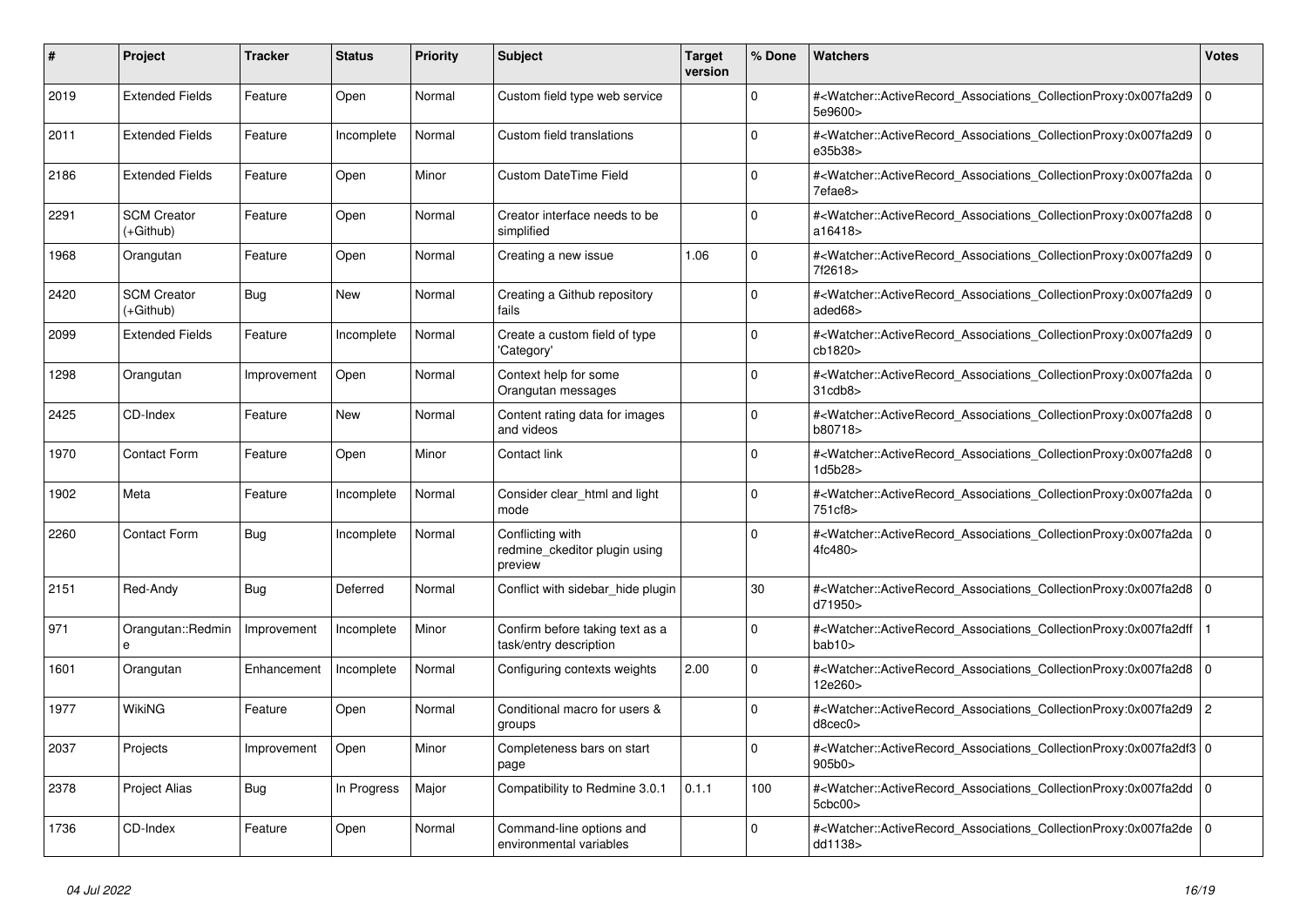| #    | Project                           | Tracker     | <b>Status</b>         | <b>Priority</b> | <b>Subject</b>                                                      | <b>Target</b><br>version | % Done      | <b>Watchers</b>                                                                                                                                           | <b>Votes</b>   |
|------|-----------------------------------|-------------|-----------------------|-----------------|---------------------------------------------------------------------|--------------------------|-------------|-----------------------------------------------------------------------------------------------------------------------------------------------------------|----------------|
| 1624 | Orangutan                         | Enhancement | Open                  | Normal          | ChiliProject support                                                |                          | $\Omega$    | # <watcher::activerecord 0<br="" associations="" collectionproxy:0x007fa2dd=""  =""><math>22</math>fcb<math>8</math></watcher::activerecord>              |                |
| 2399 | Projects                          | Support     | New                   | Normal          | ChiliProject cleanup                                                |                          | $\mathbf 0$ | # <watcher::activerecord_associations_collectionproxy:0x007fa2df0 0<br=""  ="">74610&gt;</watcher::activerecord_associations_collectionproxy:0x007fa2df0> |                |
| 1995 | <b>Extended Fields</b>            | Feature     | Open                  | Normal          | Checklist                                                           |                          | $\Omega$    | # <watcher::activerecord 0<br="" associations="" collectionproxy:0x007fa2de=""  ="">ed2848&gt;</watcher::activerecord>                                    |                |
| 1022 | Orangutan::Redmin<br>e            | Feature     | Incomplete            | Minor           | Changing issue status<br>depending on user presence                 |                          | $\Omega$    | # <watcher::activerecord_associations_collectionproxy:0x007fa2dd 0<br=""  ="">52e928&gt;</watcher::activerecord_associations_collectionproxy:0x007fa2dd>  |                |
| 181  | Orangutan::Redmin<br>e            | Feature     | Open                  | Normal          | Changing issue priority                                             | 1.07                     | $\mathbf 0$ | # <watcher::activerecord_associations_collectionproxy:0x007fa2df2 1<br=""  ="">ccac0</watcher::activerecord_associations_collectionproxy:0x007fa2df2>     |                |
| 895  | Orangutan::Redmin                 | Feature     | Open                  | Normal          | Changing custom fields and<br>other issue properties                | 1.07                     | $\mathbf 0$ | # <watcher::activerecord 1<br="" associations="" collectionproxy:0x007fa2df1=""  ="">ccda0</watcher::activerecord>                                        |                |
| 2305 | <b>Author Box</b>                 | Translation | <b>New</b>            | Normal          | Change Korean translation file<br>comment                           |                          | $\Omega$    | # <watcher::activerecord_associations_collectionproxy:0x007fa2de<br>cb4660&gt;</watcher::activerecord_associations_collectionproxy:0x007fa2de<br>         | l O            |
| 2307 | Download Button                   | Translation | Under<br>Verification | Normal          | Change Korean translation file<br>comment                           | 0.1.1                    | $\mathbf 0$ | # <watcher::activerecord_associations_collectionproxy:0x007fa2de 0<br=""  ="">b12b18&gt;</watcher::activerecord_associations_collectionproxy:0x007fa2de>  |                |
| 2310 | Sidebar Content                   | Translation | New                   | Normal          | Change Korean translation file<br>comment                           |                          | $\Omega$    | # <watcher::activerecord_associations_collectionproxy:0x007fa2de 0<br=""  ="">0a3bf0&gt;</watcher::activerecord_associations_collectionproxy:0x007fa2de>  |                |
| 1107 | Orangutan::Redmin<br>$\mathbf{a}$ | Improvement | Open                  | Minor           | Change default<br>project/issue/activity if no task is<br>available |                          | $\Omega$    | # <watcher::activerecord associations="" collectionproxy:0x007fa2dd<br="">ca36b8</watcher::activerecord>                                                  | $\overline{0}$ |
| 1600 | Orangutan                         | Enhancement | Open                  | Minor           | Change configuration file format   2.00                             |                          | $\Omega$    | # <watcher::activerecord_associations_collectionproxy:0x007fa2dd 0<br=""  ="">98adf0&gt;</watcher::activerecord_associations_collectionproxy:0x007fa2dd>  |                |
| 2317 | Hooks Manager                     | Support     | New                   | Normal          | Change Assignee on custom<br>field selection                        |                          | $\Omega$    | # <watcher::activerecord 0<br="" associations="" collectionproxy:0x007fa2dd=""  ="">108790&gt;</watcher::activerecord>                                    |                |
| 2325 | <b>SCM Creator</b><br>(+Github)   | Bug         | Incomplete            | Normal          | Cannot add existing github repo                                     |                          | $\Omega$    | # <watcher::activerecord_associations_collectionproxy:0x007fa2dd<br>568d80&gt;</watcher::activerecord_associations_collectionproxy:0x007fa2dd<br>         | l 0            |
| 1680 | Orangutan::Redmin<br>e            | Bug         | Open                  | Normal          | <b>Cancelling Comment context</b>                                   |                          | $\Omega$    | # <watcher::activerecord_associations_collectionproxy:0x007fa2dd 0<br=""  ="">379a60&gt;</watcher::activerecord_associations_collectionproxy:0x007fa2dd>  |                |
| 2285 | WordMine                          | Support     | In Progress           | Normal          | Can't get this to work                                              |                          | $\mathbf 0$ | # <watcher::activerecord_associations_collectionproxy:0x007fa2dd 0<br=""  ="">1d1320&gt;</watcher::activerecord_associations_collectionproxy:0x007fa2dd>  |                |
| 2148 | Meta                              | Feature     | Open                  | Normal          | Cache meta tags                                                     |                          | 0           | # <watcher::activerecord_associations_collectionproxy:0x007fa2dd<br>050118&gt;</watcher::activerecord_associations_collectionproxy:0x007fa2dd<br>         | l 0            |
| 2348 | <b>Extended Fields</b>            | Bug         | Open                  | Normal          | Buggy implementation at<br>list.html.erb                            | 0.2.4                    | $\Omega$    | # <watcher::activerecord 0<br="" associations="" collectionproxy:0x007fa2dc=""  ="">e37ac0</watcher::activerecord>                                        |                |
| 1735 | <b>TOC</b>                        | Bug         | Incomplete            | Normal          | Broken in new DokuWiki?                                             |                          | $\mathbf 0$ | # <watcher::activerecord_associations_collectionproxy:0x0055ce9c 0<br=""  ="">143028&gt;</watcher::activerecord_associations_collectionproxy:0x0055ce9c>  |                |
| 2414 | Red-Andy                          | Feature     | Incomplete            | Minor           | Break long application.css into<br>sections?                        |                          | $\Omega$    | # <watcher::activerecord_associations_collectionproxy:0x0055ce9b 0<br=""  ="">ef05f0</watcher::activerecord_associations_collectionproxy:0x0055ce9b>      |                |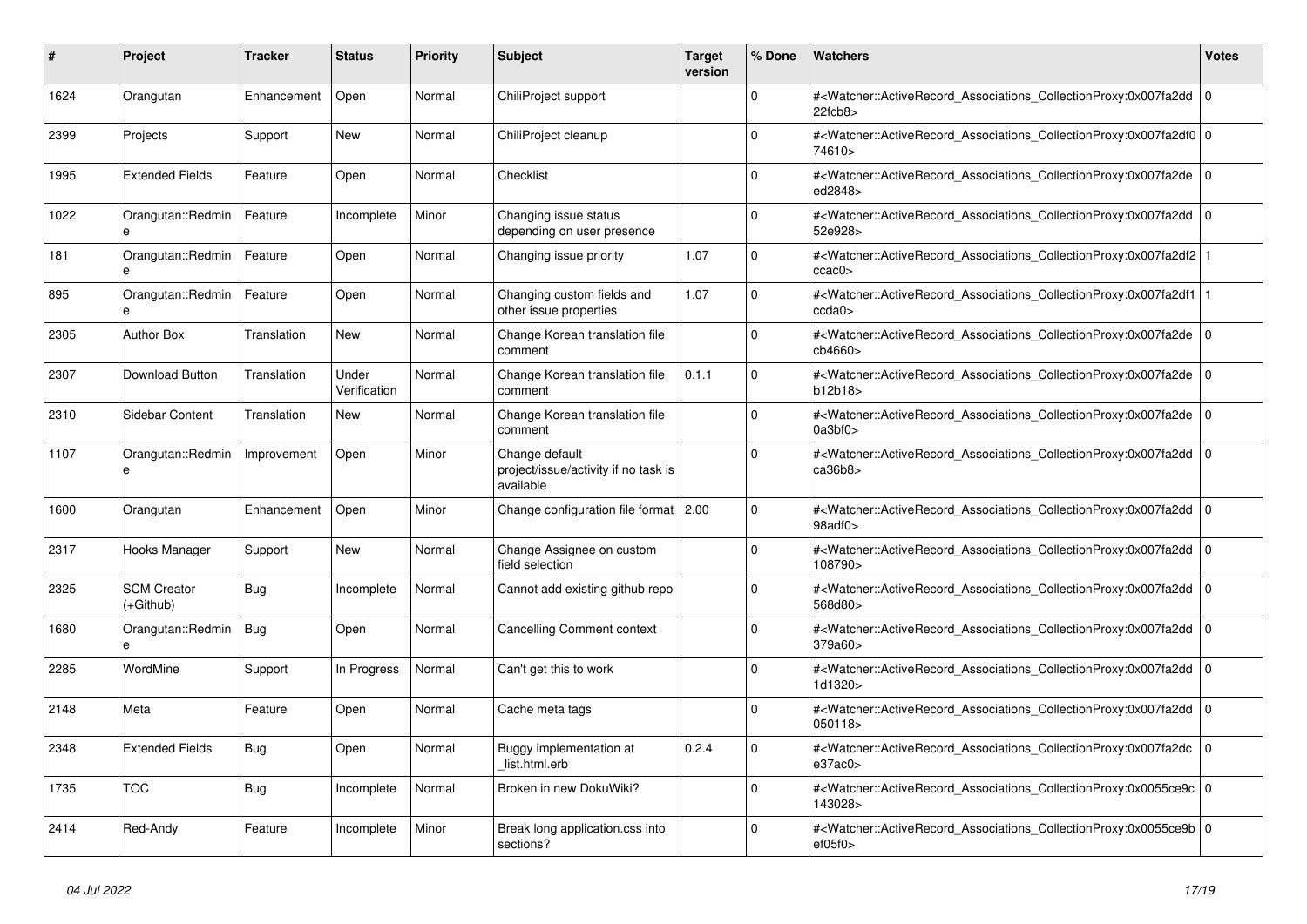| #    | Project                           | <b>Tracker</b> | <b>Status</b>         | <b>Priority</b> | <b>Subject</b>                                            | <b>Target</b><br>version | % Done      | <b>Watchers</b>                                                                                                                                          | <b>Votes</b> |
|------|-----------------------------------|----------------|-----------------------|-----------------|-----------------------------------------------------------|--------------------------|-------------|----------------------------------------------------------------------------------------------------------------------------------------------------------|--------------|
| 189  | Orangutan::Redmin<br>$\mathbf{a}$ | Improvement    | Open                  | Minor           | Avoid taking text as a comment<br>for the task            |                          | $\Omega$    | # <watcher::activerecord 1<br="" associations="" collectionproxy:0x0055ce9b=""  ="">c29e70&gt;</watcher::activerecord>                                   |              |
| 2234 | WikiNG                            | Enhancement    | Incomplete            | Minor           | Avatars in user links?                                    |                          | $\Omega$    | # <watcher::activerecord 0<br="" associations="" collectionproxy:0x0055ce98="">b5d800&gt;</watcher::activerecord>                                        |              |
| 1619 | Orangutan                         | Feature        | Open                  | Minor           | Avatar                                                    |                          | $\Omega$    | # <watcher::activerecord_associations_collectionproxy:0x0055ce98 2<br="">6b8890&gt;</watcher::activerecord_associations_collectionproxy:0x0055ce98>      |              |
| 1831 | Projects                          | Feature        | Incomplete            | Minor           | Automatically include mail<br>conversations               |                          | $\Omega$    | # <watcher::activerecord 0<br="" associations="" collectionproxy:0x0055ce99=""  ="">2832b0&gt;</watcher::activerecord>                                   |              |
| 1337 | Orangutan::Redmin                 | Feature        | Incomplete            | Minor           | Automatic time tracking                                   |                          | $\Omega$    | # <watcher::activerecord_associations_collectionproxy:0x0055ce98 0<br="">e774f0&gt;</watcher::activerecord_associations_collectionproxy:0x0055ce98>      |              |
| 1104 | Orangutan::Redmin<br>e            | Feature        | Incomplete            | Minor           | Automatic overtime tracking                               |                          | $\Omega$    | # <watcher::activerecord 0<br="" associations="" collectionproxy:0x0055ce98="">9abc28&gt;</watcher::activerecord>                                        |              |
| 2436 | <b>WikiNG</b>                     | Bug            | Incomplete            | Normal          | Autocomplete debounce does<br>not work as expected        |                          | 50          | # <watcher::activerecord_associations_collectionproxy:0x0055ce98 0<br=""  ="">692398&gt;</watcher::activerecord_associations_collectionproxy:0x0055ce98> |              |
| 1868 | Projects                          | Feature        | Reopened              | Minor           | Author in Google search results                           |                          | 80          | # <watcher::activerecord_associations_collectionproxy:0x0055ce98 0<br=""  ="">402330&gt;</watcher::activerecord_associations_collectionproxy:0x0055ce98> |              |
| 1943 | <b>Author Box</b>                 | Feature        | Deferred              | Normal          | Author box layout change plan                             |                          | $\Omega$    | # <watcher::activerecord associations="" collectionproxy:0x007fa2da<br="">bf0908&gt;</watcher::activerecord>                                             | $\mathbf 0$  |
| 1987 | Projects                          | Feature        | Incomplete            | Normal          | Attachment resize                                         |                          | $\Omega$    | # <watcher::activerecord_associations_collectionproxy:0x007fa2da 0<br=""  ="">621cc0&gt;</watcher::activerecord_associations_collectionproxy:0x007fa2da> |              |
| 2024 | OpenID Fix                        | Patch          | Under<br>Verification | Normal          | Associate existing accounts by<br>email                   |                          | $\Omega$    | # <watcher::activerecord associations="" collectionproxy:0x007fa2d9<br="">df9638&gt;</watcher::activerecord>                                             | $\mathbf 0$  |
| 2304 | Meta                              | Support        | Open                  | Normal          | Ask Redmine guys to add hooks<br>to the core              |                          | $\mathbf 0$ | # <watcher::activerecord_associations_collectionproxy:0x007fa2d8 0<br="">800b88&gt;</watcher::activerecord_associations_collectionproxy:0x007fa2d8>      |              |
| 1804 | Projects                          | Feature        | Incomplete            | Insignificant   | Arrows (or similar solution) for<br>project menu          |                          | $\Omega$    | # <watcher::activerecord 0<br="" associations="" collectionproxy:0x007fa2da=""  ="">409b68&gt;</watcher::activerecord>                                   |              |
| 1990 | Projects                          | Improvement    | Incomplete            | Minor           | anti notificatin spam - fine<br>grained mail distribution |                          | $\mathbf 0$ | # <watcher::activerecord 1<br="" associations="" collectionproxy:0x007fa2dfe=""  ="">d2f90</watcher::activerecord>                                       |              |
| 1837 | Projects                          | Feature        | Open                  | Insignificant   | Andriy is now working on                                  |                          | $\Omega$    | # <watcher::activerecord_associations_collectionproxy:0x007fa2d9f 0<br="">4b0b8</watcher::activerecord_associations_collectionproxy:0x007fa2d9f>         |              |
| 2227 | <b>Extended Fields</b>            | Feature        | In Progress           | Normal          | Altering form elements for<br>custom fields               | 0.2.4                    | 50          | # <watcher::activerecord 0<br="" associations="" collectionproxy:0x007fa2d9=""  ="">20b448&gt;</watcher::activerecord>                                   |              |
| 2287 | <b>SCM Creator</b><br>(+Github)   | Feature        | Incomplete            | Normal          | Allow to customize naming<br>policy for repositories      |                          | $\Omega$    | # <watcher::activerecord_associations_collectionproxy:0x007fa2df5 0<br=""  ="">e36a0</watcher::activerecord_associations_collectionproxy:0x007fa2df5>    |              |
| 1793 | <b>SCM Creator</b><br>(+Github)   | Feature        | Incomplete            | Normal          | Allow the creation of non-local<br>repositories           |                          | $\Omega$    | # <watcher::activerecord_associations_collectionproxy:0x007fa2d8 2<br="">c20ec0</watcher::activerecord_associations_collectionproxy:0x007fa2d8>          |              |
| 1757 | <b>SCM Creator</b><br>$(+Github)$ | Feature        | Incomplete            | Insignificant   | Allow subdirectories                                      |                          | $\Omega$    | # <watcher::activerecord_associations_collectionproxy:0x007fa2d8<br>a720d8&gt;</watcher::activerecord_associations_collectionproxy:0x007fa2d8<br>        | l 0          |